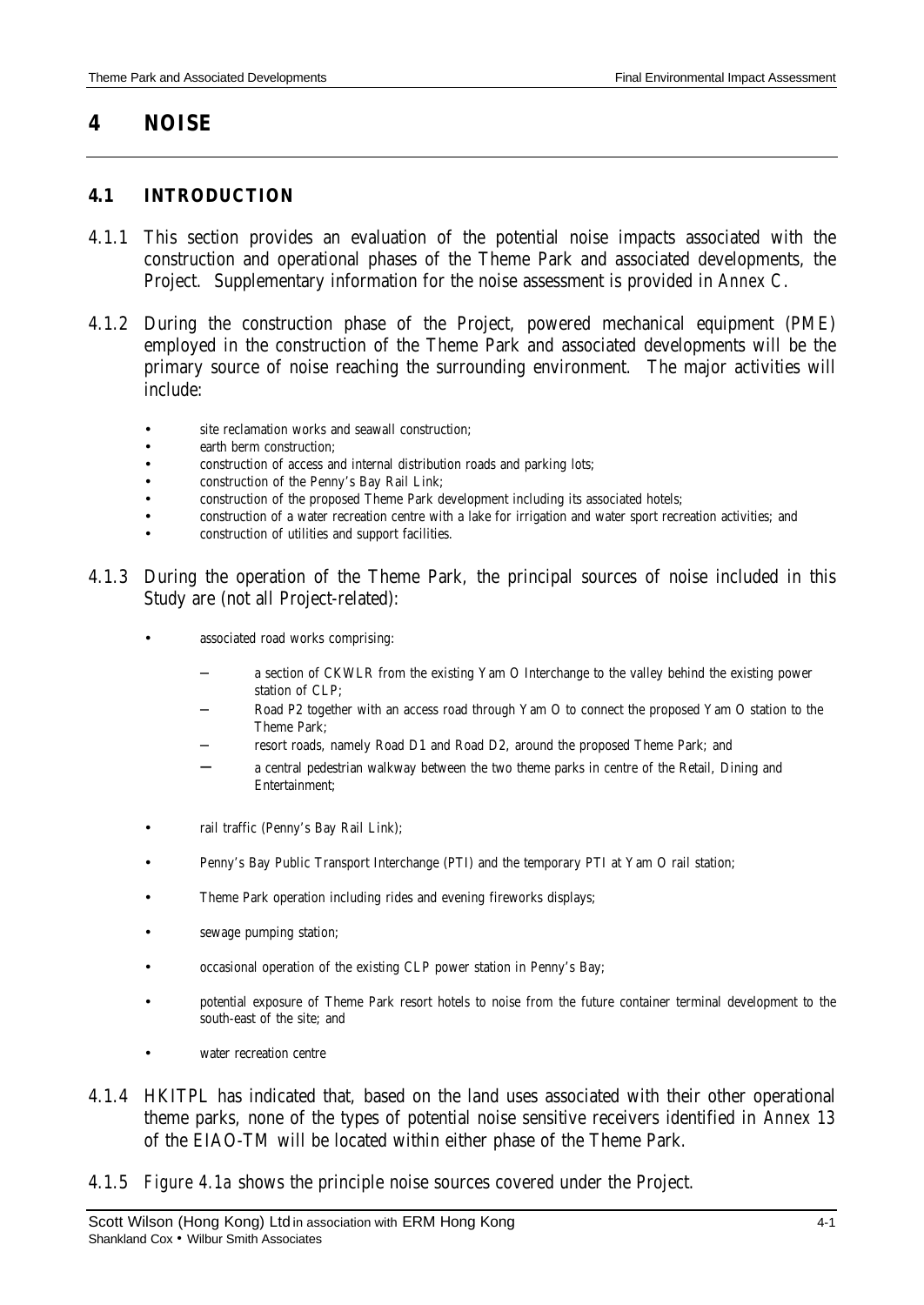4.1.6 Where, according to the applicable noise guidelines or regulations, potential Project-related noise impacts are identified during either the construction or operational phases, appropriate mitigation measures are recommended and Environmental Monitoring and Audit requirements identified.

# **4.2 STATUTORY REQUIREMENTS AND EVALUATION CRITERIA**

### **CONSTRUCTION NOISE**

#### *General*

- 4.2.1 The principal legislation addressing the control of construction noise is the *Noise Control Ordinance, Cap. 400* (NCO). Various Technical Memoranda (TMs) stipulating control approaches and criteria during the restricted hours have been issued under the NCO. The following TMs are applicable to the control of noise from construction activities:
	- Technical Memorandum on Noise from Percussive Piling (PP-TM); and
	- Technical Memorandum on Noise from Construction Work other than Percussive Piling (GW-TM).
- 4.2.2 The EIAO and the EIAO-TM also provide guidelines for the assessment of noise impacts associated with construction activities.
- 4.2.3 Regardless of any noise impact description or assessment made in this EIA Report, the Noise Control Authority will be guided by the relevant TMs issued under the NCO in assessing any application, once filed, for a Construction Noise Permit (CNP) for works planned during restricted hours (i.e. 1900 to 0700 hours and any time on a general holiday including Sundays). The Authority will consider all the factors affecting its decision taking the then prevailing situations and conditions into account. Nothing in this EIA Report shall bind the Authority in making its decision and further, there is no guarantee that a CNP will be issued. If a permit is to be issued, the Authority may include any conditions it considers appropriate and such conditions must be followed during the execution of the works covered by the permit. Failing to do so may lead to cancellation of the permit and prosecution action under the NCO.

# *Percussive Piling*

- 4.2.4 Under the PP-TM, percussive piling is prohibited at any time on Sundays and public holidays and during evening and night-time hours (1900-0700 hours), Monday through Saturday. A CNP is required in order to carry out such work during daytime hours (0700-1900 hours), Monday through Saturday. As the issuance of a CNP by the Noise Control Authority would depend on the submission of an application by the Contractor, and therefore on the Contractor's compliance with the percussive piling noise limits set out within the PP-TM, the assessment of this type of noise has not been included in this EIA. However, for completeness, the process that would be followed in assessing a CNP application for percussive piling is described below.
- 4.2.5 In evaluating a CNP application for percussive piling, the Noise Control Authority would be guided by the PP-TM. In assessing the potential noise impact, the EPD would consider the difference between the Acceptable Noise Levels (ANLs), as specified in the PP-TM, and the Corrected Noise Levels (CNLs) predicted to result from the proposed percussive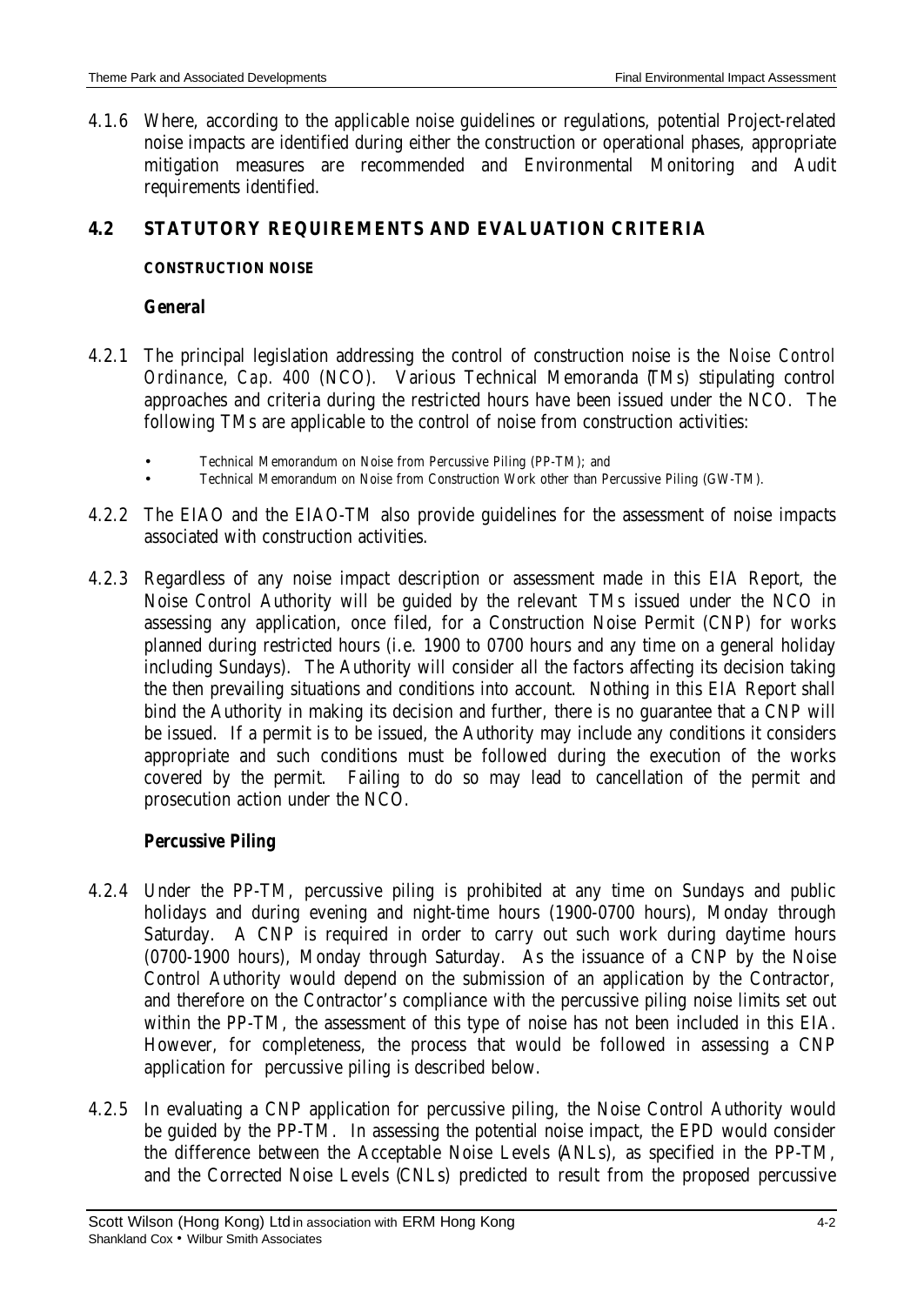piling activities. Depending on the projected noise impacts at nearby Noise Sensitive Receivers (NSRs), the Noise Control Authority would determine the allowable time periods for percussive piling operations, as indicated in *Table 4.2a*.

# **Table 4.2a - Permitted Hours of Operation for Percussive Piling (Note: the Use of Diesel, Pneumatic and/or Steam Hammers is prohibited)**

| Amount by which CNL exceeds<br>ANL | Permitted hours of operation on any day not being a holiday |
|------------------------------------|-------------------------------------------------------------|
| More than $10 \text{ dB}(A)$       | 0800 to 0900 and 1230 to 1330 and 1700 to 1800              |
| Between $0$ dB(A) and $10$ dB(A)   | 0800 to 0930 and 1200 to 1400 and 1630 to 1800              |
| No Exceedance                      | 0700 to 1900                                                |

# *General Construction Works During Restricted Hours*

- 4.2.6 The NCO provides statutory controls on general construction works during restricted hours (i.e. 1900-0700 hours Monday to Saturday and at any time on Sundays and public holidays). The use of powered mechanical equipment (PME) for the carrying out of construction works during these restricted hours would require a CNP. The Noise Control Authority will assess all CNP applications on a case by case basis and, in doing so, it will be guided by the GW-TM.
- 4.2.7 When assessing an application for the use of PME, the Noise Control Authority will compare the ANLs specified in the GW-TM with the CNLs (adjusted for any barrier and reflection effects) associated with the proposed PME operations. The NCO requires that noise levels from construction at affected NSRs be less than a specified ANL. The ANLs are related to the inherent noise sensitivity of the noise receiver areas in question, which in turn relate to the background noise characteristics of these areas. Each noise receiver area is then assigned an Area Sensitivity Rating based on its predominant land use and the presence, if any, of Influencing Factors such as nearby industrial areas, major roads or airports. The relevant ANLs for evenings and holidays and for night-time are provided in *Table 4.2b.*

# **Table 4.2b - Acceptable Noise Levels (ANLs, LAeq, 5min dB) for General Construction Works to be Carried out During Restricted Hours**

| <b>Time Period</b>                                                 | <b>Area Sensitivity Rating</b> |    |    |
|--------------------------------------------------------------------|--------------------------------|----|----|
|                                                                    |                                |    |    |
| All days during the evening (1900-2300 hours) and general holidays | 60                             | 65 |    |
| (including Sundays) during the day and evening (0700-2300 hours)   |                                |    |    |
| All days during the night-time (2300-0700 hours)                   | 45                             | 50 | 55 |

4.2.8 Factors influencing the outcome of a CNP application, such as the assigning of ANLs, would be determined by the Noise Control Authority at the time of the application review based on the then prevailing site conditions. It should be noted that conditions around the site(s) may change from time to time.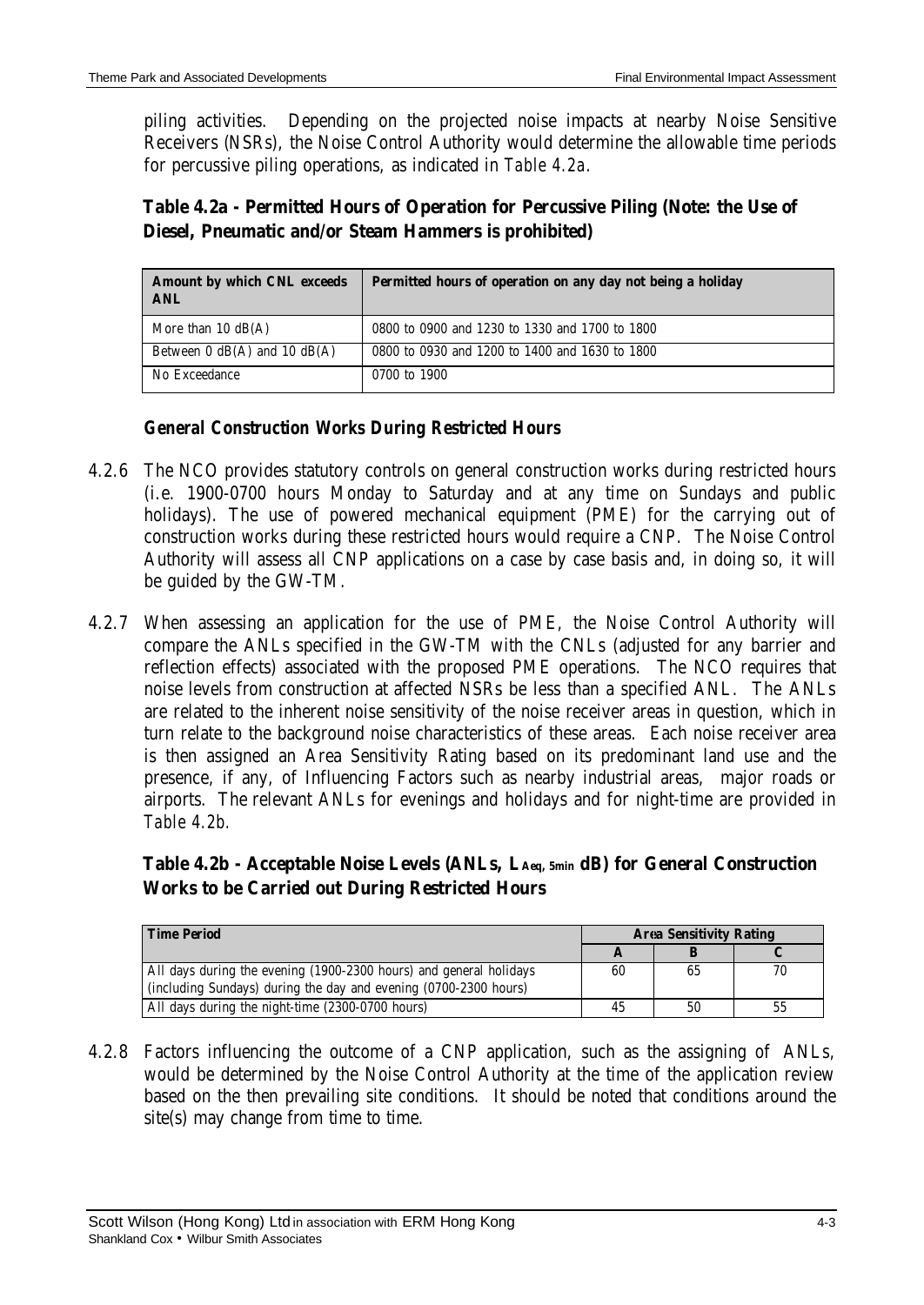### *General Construction Works During Normal Working Hours*

- 4.2.9 Although the NCO does not provide for the control of noise from construction activities during normal working hours (0700 to 1900 hours, Monday to Saturday) , *Annex 5* of the EIAO-TM specifies a limit of Leq, 30 min 75 dB(A) for residential NSRs. *Annex 5* also provides construction noise limits for schools of  $L_{\text{q}}$ , 30 min 70 dB(A) and 65 dB(A) during normal teaching periods and examination periods respectively.
- 4.2.10 Both the GW-TM and the EIAO-TM acknowledge the potential noise sensitivity of areas designated as Country Parks. However, the GW-TM does not identify Country Parks themselves as NSRs. Furthermore, while the EIAO-TM provides general construction noise limits at residences and schools during normal working hours, it provides no such limit for Country Parks. Therefore, in this EIA construction noise levels at Country Parks have generally been estimated in relative terms only.

#### **RAILWAY NOISE**

- 4.2.11 Railway noise is controlled under the NCO and the subsidiary *Technical Memorandum for the Assessment of Noise from Places other than Domestic Premises, Public Places or Construction Sites* (IND-TM). The IND-TM provides the appropriate noise principles and assessment procedures and establishes ANLs for various areas depending on their Area Sensitivity Ratings as well as time of the day. Again Area Sensitivity Ratings for all areas containing NSRs are based on the predominant land use and the presence of any influencing factors such as industrial areas, major roads and airports.
- 4.2.12 The relevant criteria are presented in *Table 4.2c* below and are to be met at a position 1 m from the exposed facade of the NSR.

| Table 4.2c - NCO Railway Noise Assessment Criteria (ANLs, LAeq,30min dB) |  |  |  |
|--------------------------------------------------------------------------|--|--|--|
|--------------------------------------------------------------------------|--|--|--|

| <b>Time Period</b>               | <b>Area Sensitivity Rating</b> |    |    |
|----------------------------------|--------------------------------|----|----|
|                                  |                                |    |    |
| Daytime & Evening (0700 to 2300) | 60                             | 65 | 70 |
| Night-time (2300 to 0700)        | 50                             | 55 | 60 |

4.2.13 The EIAO-TM provides additional criterion for assessing railway noise at identified NSRs. The criterion, which appear in *Table 4.2d,* are expressed in terms of the A-weighted maximum noise level (LAmax) due to individual railway noise events during the night-time (2300-0700 hours).

### **Table 4.2d - EIAO-TM Railway Noise Criterion**

| <b>Parameter</b>                                                | Criterion Level in dB |
|-----------------------------------------------------------------|-----------------------|
| Maximum A-weighted sound pressure level during 2300-0700 hours, | 85                    |
| LAmax                                                           |                       |

4.2.14 Country Parks are not specifically identified as NSRs in the IND-TM and are assigned no quantitative railway noise limit under the EIAO-TM. Therefore, within this EIA, railway noise impact is assessed at the existing Lantau North Country Park and the Proposed Country Park Extension Area and is addressed qualitatively.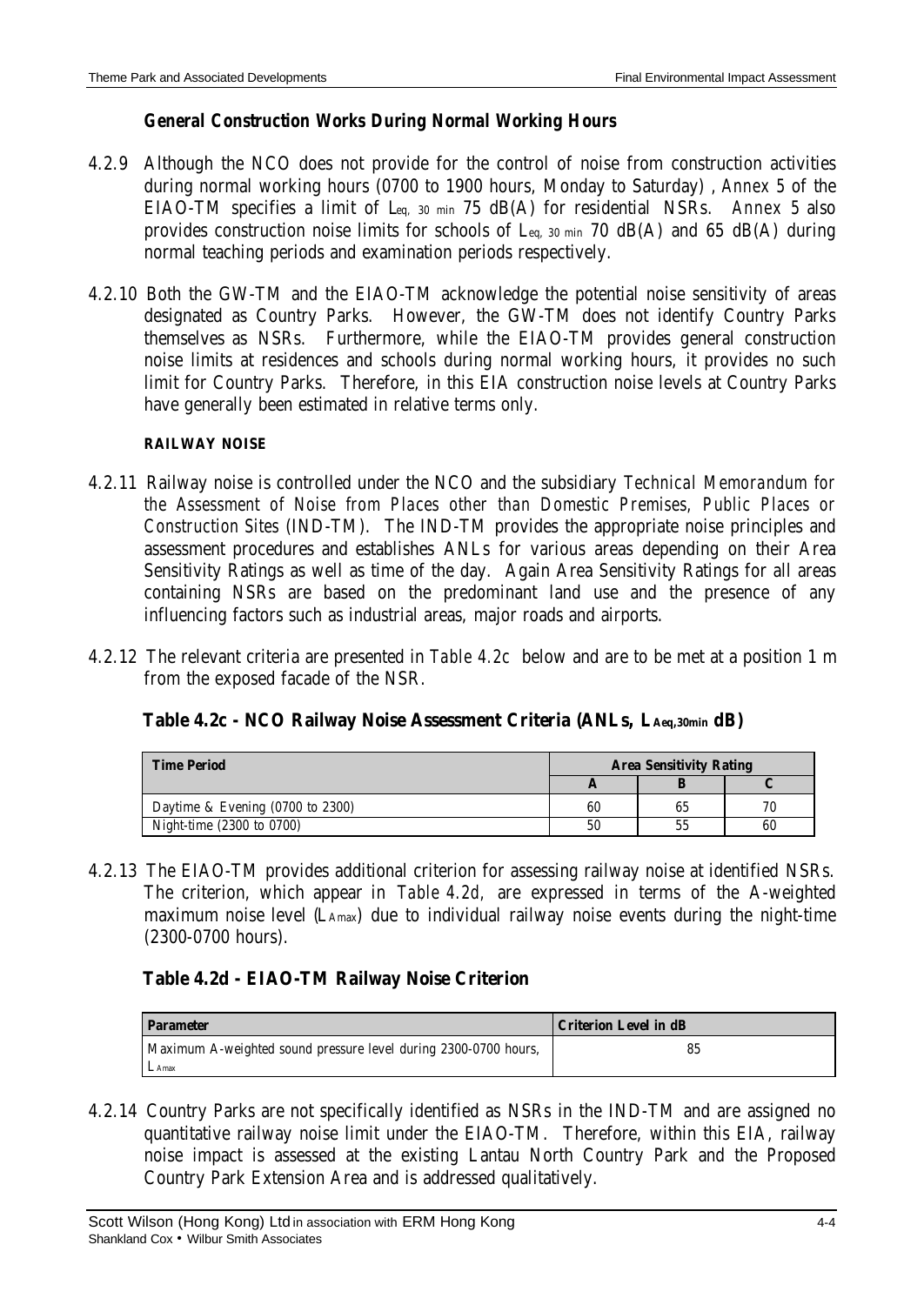#### **FIXED PLANT NOISE**

#### *Fixed Plant Inventory*

- 4.2.15 Noise levels from fixed plant sources within the Study Area are required to comply with the EIAO-TM. The fixed plant noise sources assessed in this EIA include:
	- the Penny's Bay PTI and the temporary PTI at Yam O rail station;
	- the Theme Park amusement operations (Phases I and II);
	- the sewage pumping station at Penny's Bay;
	- the parking lots proposed at Penny's Bay;
	- CLP's gas turbine power station in Penny's Bay; and
	- the future Container Terminal development (previous Container Terminals 12 and 13) planned to the south-east of the Theme Park.

#### *Fixed Plant Noise Criteria*

- 4.2.16 The EIAO-TM requires that all fixed noise sources be located and/or designed such that:
	- the total fixed source noise level at the facade of the nearest NSR is at least 5 dB(A) lower than the appropriate ANL as specified in the IND-TM (note, these are the same ANLs as shown in *Table 4.2c* for railway noise); or
	- where the prevailing pre-Project noise level in the area is 5 dB(A) or more below the appropriate ANL, the total fixed source noise level must not exceed this pre-Project noise level.
- 4.2.17 The Corrected Noise Levels or CNLs (corrected for the presence of tonality, impulsiveness and intermittency) at the various NSRs due to fixed noise sources are normally developed in accordance with the IND-TM. The noise impacts of the various fixed plant sources are considered to be cumulative. Therefore, in assessing the overall noise impact of fixed plant sources, the individual fixed source noise levels at each NSR are combined.
- 4.2.18 Once again, while assigning Area Sensitivity Ratings to the various types of areas which could contain NSRs, the IND-TM groups Country Parks together with rural areas and villages as having the highest inherent sensitivity to intrusive noise. However, Country Parks themselves are not considered identical to other NSRs and furthermore, the EIAO-TM does not provide a specific noise limit for Country Parks. Therefore, this EIA evaluates fixed plant noise levels at Country Parks qualitatively.

#### *Public Transport Interchanges (PTIs)*

4.2.19 Under the NCO, PTIs are regarded as "public places" and as such, there is no statutory noise standards that may be applied to these facilities. Although the predominant sources of noise associated with PTIs are road vehicles, road traffic noise standards are not the most appropriate criteria since road vehicle movements within PTIs represent a relatively fixed noise source compared with the free-flowing traffic on a normal road or highway. As such, due to the nature of the noise source represented by PTIs and the characteristics of their noise emissions, the appropriate noise limits specified in the IND-TM, as reference, has been adopted for such facilities.

#### **ROAD TRAFFIC NOISE**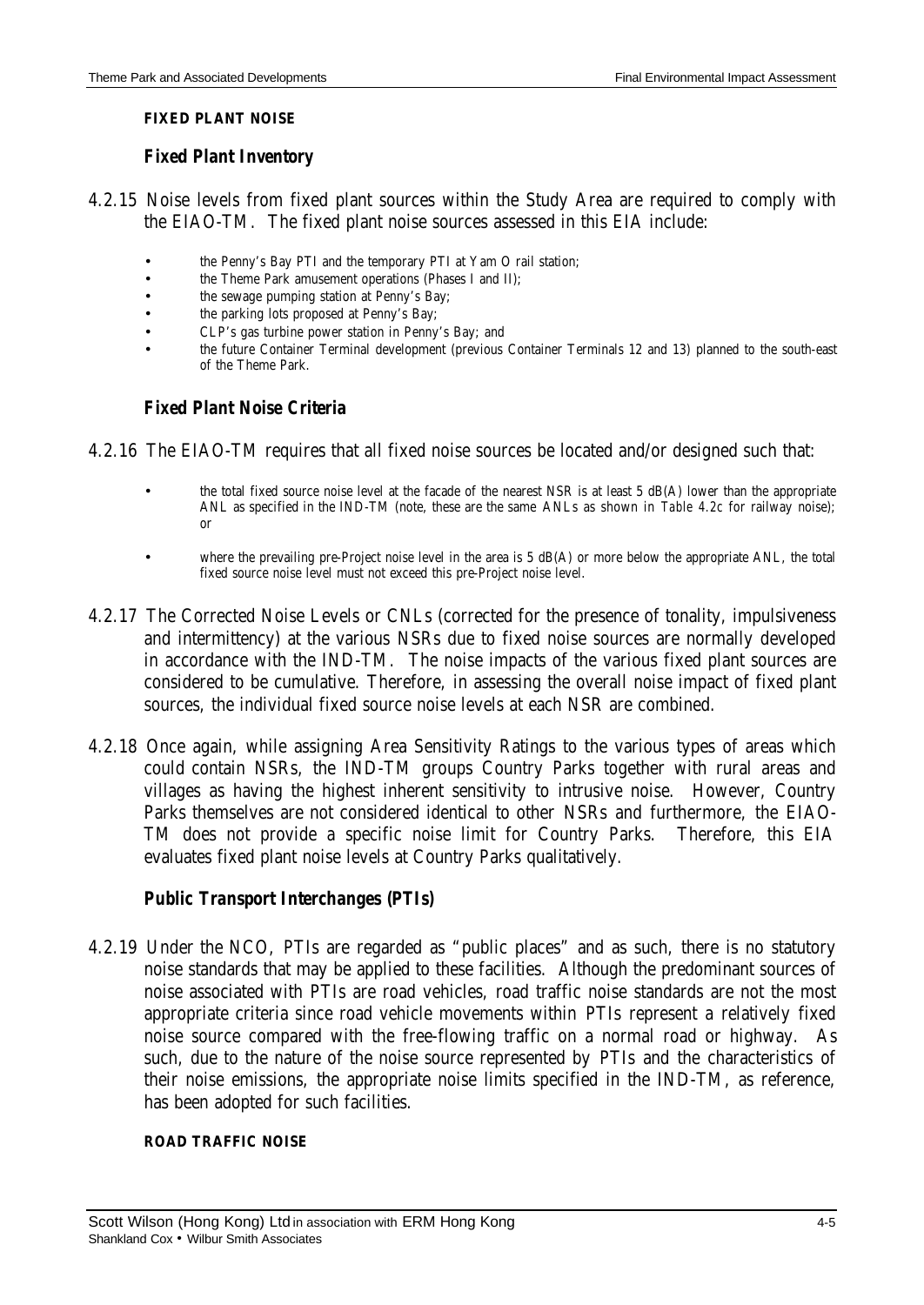#### *Traffic Noise Criteria*

4.2.20 The EIAO-TM requires that road traffic noise levels outside the facades of any sensitive buildings which rely upon openable windows for ventilation should not exceed the criteria given in *Table 4.2e*. Any measured or predicted road traffic noise levels which exceed these criteria will be considered to be an adverse environmental impact requiring mitigation consideration.

### *Table 4.2e - EIAO-TM Road Traffic Noise Criteria*

| <b>Sensitive Uses</b>           | Road Traffic Noise L <sub>10, (1hr)</sub> $(dB(A))^{(1)}$ |
|---------------------------------|-----------------------------------------------------------|
| <b>Domestic Premises</b>        | 70                                                        |
| <b>Offices</b>                  | 70                                                        |
| <b>Educational Institutions</b> | 65                                                        |

Note:(1) Maximum permissible noise level assessed at 1 m from the external facade.

4.2.21 Though the EIAO-TM does not specify a limit for traffic noise levels received at a Country Park, road traffic noise impact assessment at the existing Lantau North Country Park and the Proposed Country Park Extension Area is provided and interpreted qualitatively.

### *Criteria for Indirect Technical Remedies to Road Traffic Noise Impacts*

- 4.2.22 Where feasible, direct technical remedies are to be recommended to reduce identified noise impacts where predicted traffic noise levels exceeds the criteria presented in *Table 4.2e*. These measures include, but are not limited to, the following:
	- noise barrier walls located along roadside and/or in central reserve area;
	- noise enclosures or semi-enclosures;
	- earth berms:
	- noise reducing road surfaces (quiet pavements); and
	- road decking or underpass construction.
- 4.2.23 Where direct technical remedies cannot be applied due to traffic or engineering constraints, or where such measures would not be wholly effective in eliminating noise impacts, the potential benefit of indirect technical remedies (i.e. improvement in noise insulation of windows and provision of air conditioning) will be assessed. Such indirect technical remedies to traffic noise impacts would be provided by the Project Proponent to qualified NSRs only as a last resort and in accordance with the Executive Council Directive, *Equitable Redress for Persons Exposed to Increased Noise Resulting From The Use of New Roads.* For affected NSRs to be eligible for indirect technical remedies, the following three criteria from the Executive Council Directive must be satisfied:
	- the predicted noise level from the "new" road, together with any other traffic in the vicinity, exceeds a specified noise level (i.e. 70 dB(A) L<sub>10, (1 hr)</sub> for domestic premises and 65 dB(A) L<sub>10, (1 hr)</sub> for educational institutions);
	- the predicted overall noise level must be at least 1.0 dB(A) greater than the prevailing traffic noise level, i.e. the total traffic noise level which existed prior to the start of construction on the new or improved road; and
	- the contribution to the increase in the predicted overall noise level from the "new" road must be at least 1.0  $dB(A)$ .
- 4.2.24 Here "new" roads are considered to include those which, within the scope of the Project, are proposed to be constructed along totally new alignments, as well as those existing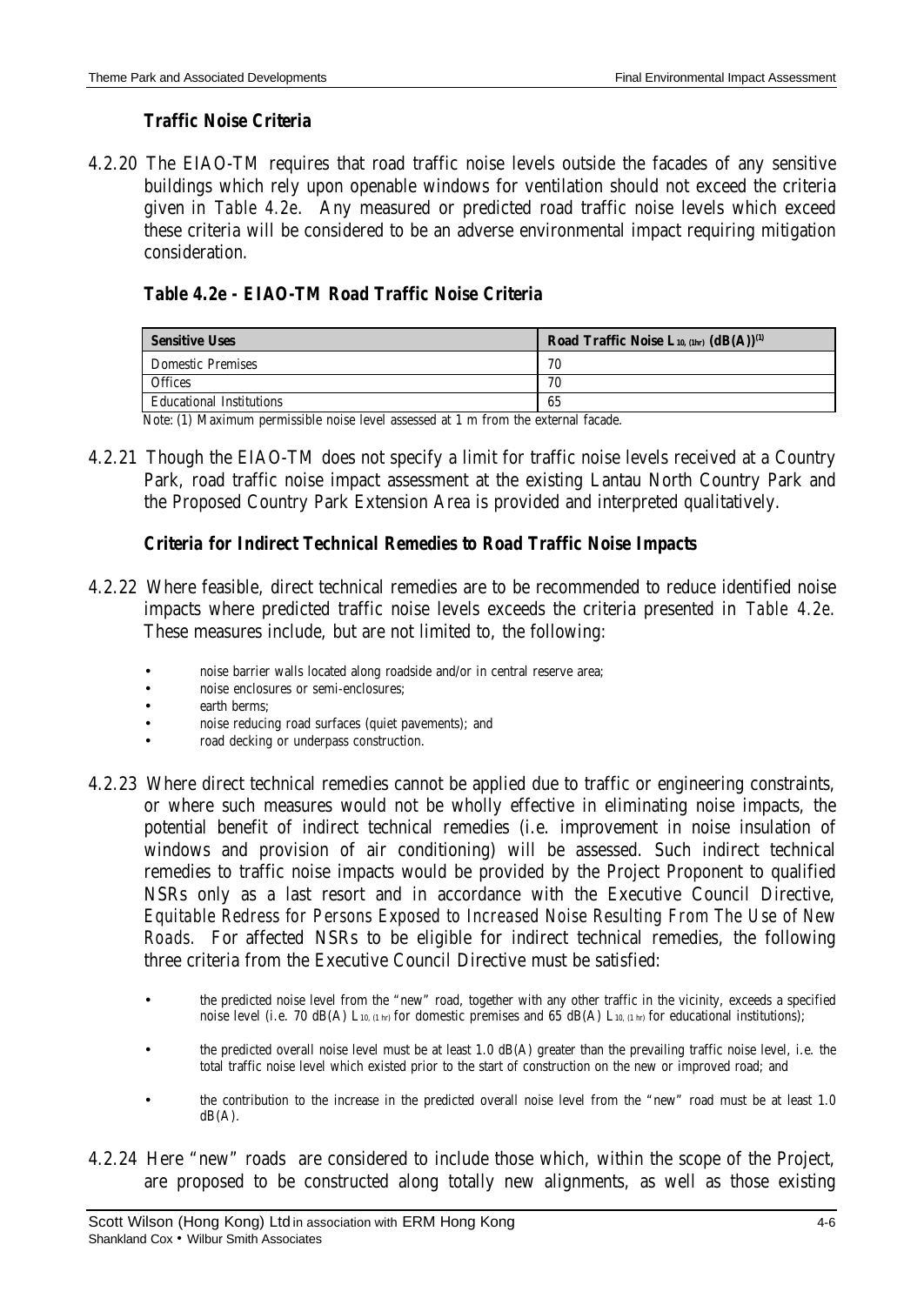roadway sections which are to undergo major modifications. Major modifications are considered to be those resulting in at least a 25% increase in the number of lanes, a substantial alteration in an existing alignment or an significant change in a relevant traffic parameter such as an increase in posted speed. Roads that will remain either completely unchanged or that will undergo only minor modifications not satisfying the above conditions, will be classified as "unaltered".

#### **FIREWORKS NOISE**

#### *A Fireworks Noise Limit for Residential NSRs*

- 4.2.25 Evening fireworks displays are uniquely characteristic of commercial theme parks and other major tourist attractions. Similarly the noise which may reach the surrounding community from such displays is unique in terms of its character (almost entirely impulsive) and duration (about 15-20 minutes for low level shows and likely 5 minutes for mid-level shows). Neither the EIAO-TM nor any of the other relevant technical memoranda address fireworks noise specifically. It has therefore been necessary to adopt an appropriate limit for fireworks noise, which, if met, would prevent any significant noise impacts from occurring at the nearest NSRs.
- 4.2.26 *Section 13(1)* of the NCO is applicable to the control of fireworks noise originated from the Theme Park. While the usual approach is to employ *Section 13(1)(c),* i.e. via the IND-TM, it is not considered appropriate as the characteristics of noise from fireworks (almost entirely impulsive) differ from those associated with other more general types of industrial (or similar) noise. It is therefore proposed that *Section 13(1)(a)* should be employed and with an assessment criteria of 55 dB(A), having regard to the duration of the planned fireworks displays, and the background noise of the receivers.
- 4.2.27 It should be noted that daytime and evening pre-Project background noise levels on the north-west shore of Peng Chau have been measured (see *Section 4.3.3*) at LAeq 49 to 50 dB, so that the proposed fireworks noise limit would typically exceed the natural background noise by about 5 dB(A). Given the brevity of the planned fireworks displays, background noise exceedances of this magnitude are considered to have very little potential for community noise impact.
- 4.2.28 As the fireworks displays at the Theme Park would take place during the evening likely commencing at 2100 and 2130 hours, the proposed criterion would be applicable primarily in the evenings. The proposed 55 dB(A) criterion is 5 dB more stringent than the corresponding daytime and evening limit as stipulated in the IND-TM for the most sensitive areas, i.e. Peng Chau and Discovery Bay.
- 4.2.29 The usual approach under the IND-TM is to use the A-weighted Leq made over any 30 minute period, i.e. LAeq, 30min as the unit. However, for evaluating fireworks noise, a shorter period would be more appropriate. This is due to the following two reasons:
	- The residents in the potentially affected areas would warrant more protection because of the uniquely tranquil nature of their current pre-Project ambient; and
	- Fireworks shows, in general, would be shorter than half an hour in duration and as such a shorter assessment period is therefore more appropriate.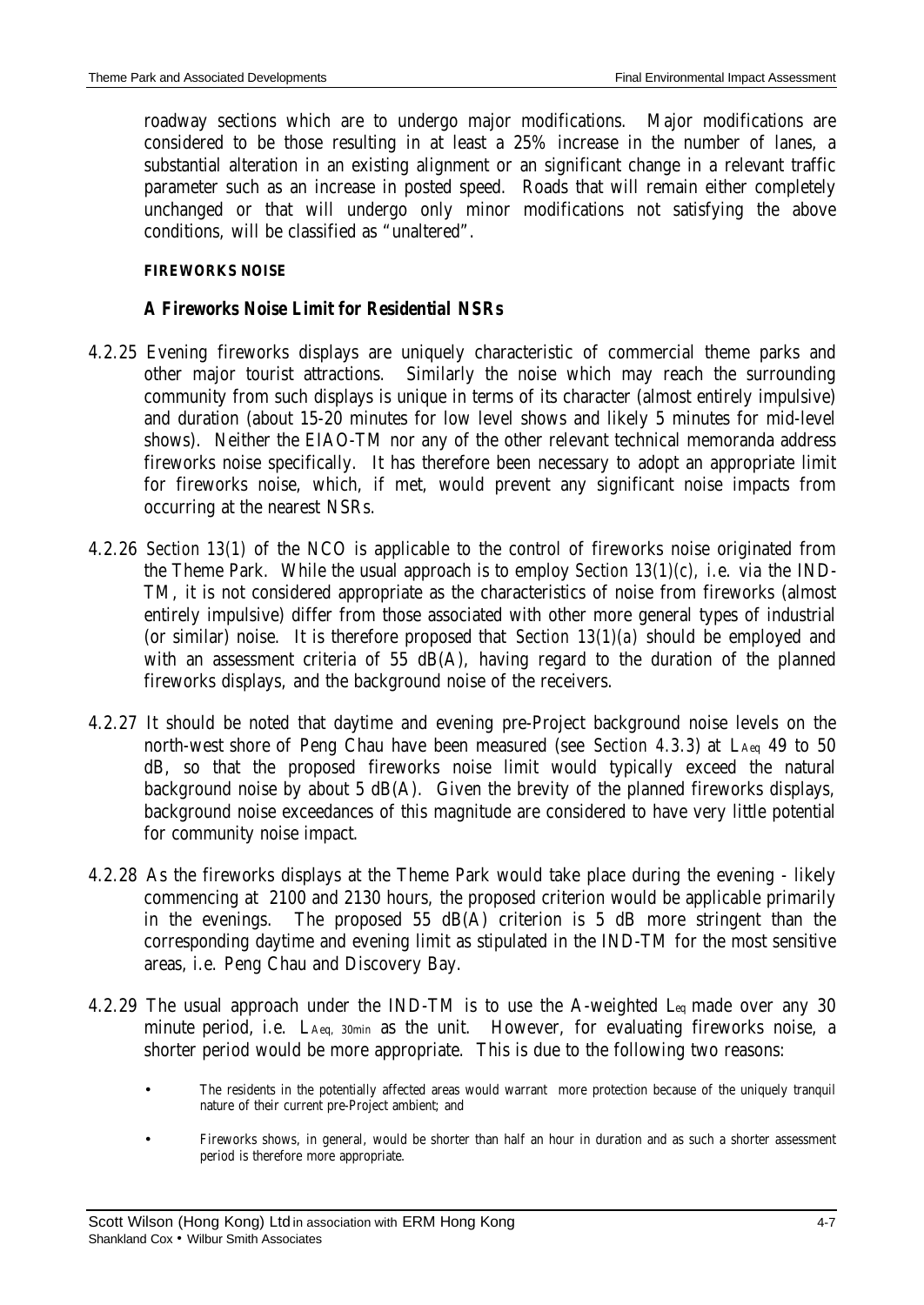4.2.30 As a result, a limit of LAeq,15min 55 dB at residential NSRs has been adopted for the noise created by evening fireworks displays at the Theme Park.

#### *Fireworks Noise at Country Parks*

4.2.31 Fireworks displays will only occur during evening, and since the Proposed Country Park Extension Area adjacent to Penny's Bay would not normally be expected to have visitors after dark, there would be no potential for fireworks noise impact at this location. There would, therefore, appear to be no need to establish a fireworks noise criterion or limit for this area.

#### **4.3 NOISE SENSITIVE RECEIVERS**

#### **EXISTING NOISE SENSITIVE RECEIVERS / AREA**

- 4.3.1 After inspection of the Study Area and discussion of existing and planned land uses with the EPD and other concerned government agencies, it was agreed that only four locations within the Study Area should be considered Noise Sensitive Receivers/Area (NSRs) from the perspective of their potential exposure to Theme Park and associated developments construction and operational noise. The locations of these NSRs (N1, N2, N3 and N4) are indicated in *Figure 4.3a.* The characteristics of each of these NSRs are described below.
- 4.3.2 It is noted that in certain areas there are no inhabitable structures or only scattered abandoned structures and ruins, such as those in Pa Tau Kwu and Fa Peng, and these are not considered as NSRs.

### *Peng Chau (N1)*

- 4.3.3 Peng Chau is a sparsely populated island (largely village-type development) lying due south of the Penny's Bay site. Most of the village residences are located within the central portions of the island and will be shielded from noise originating in the Penny's Bay area by the ridge line that runs along the northern end of the island. However some relatively new low-rise apartment buildings are located on the north western tip of the island near Tai Lei where they will be directly exposed to noise from the construction and operation of the Theme Park. Peng Chau has no conventional road system and is free from any other significant noise sources (i.e. no Influencing Factors). This NSR is therefore assigned an Area Sensitivity Rating of "A".
- 4.3.4 The location of the assessment point is shown in *Figure 4.3b*.

### *Discovery Bay (N2)*

- 4.3.5 Discovery Bay is a large, but isolated, residential development on Lantau Island located south-west of the Penny's Bay site. It is accessible only by ferry and is presently free from any other significant noise sources. This NSR is also assigned an Area Sensitivity Rating of "A". Bearing in mind that a road tunnel linking Discovery Bay and Siu Ho Wan is under construction, it is anticipated that the future background noise at Discovery Bay would increase due to the presence of more road vehicles in the area.
- 4.3.6 The location of the assessment point is shown in *Figure 4.3c*.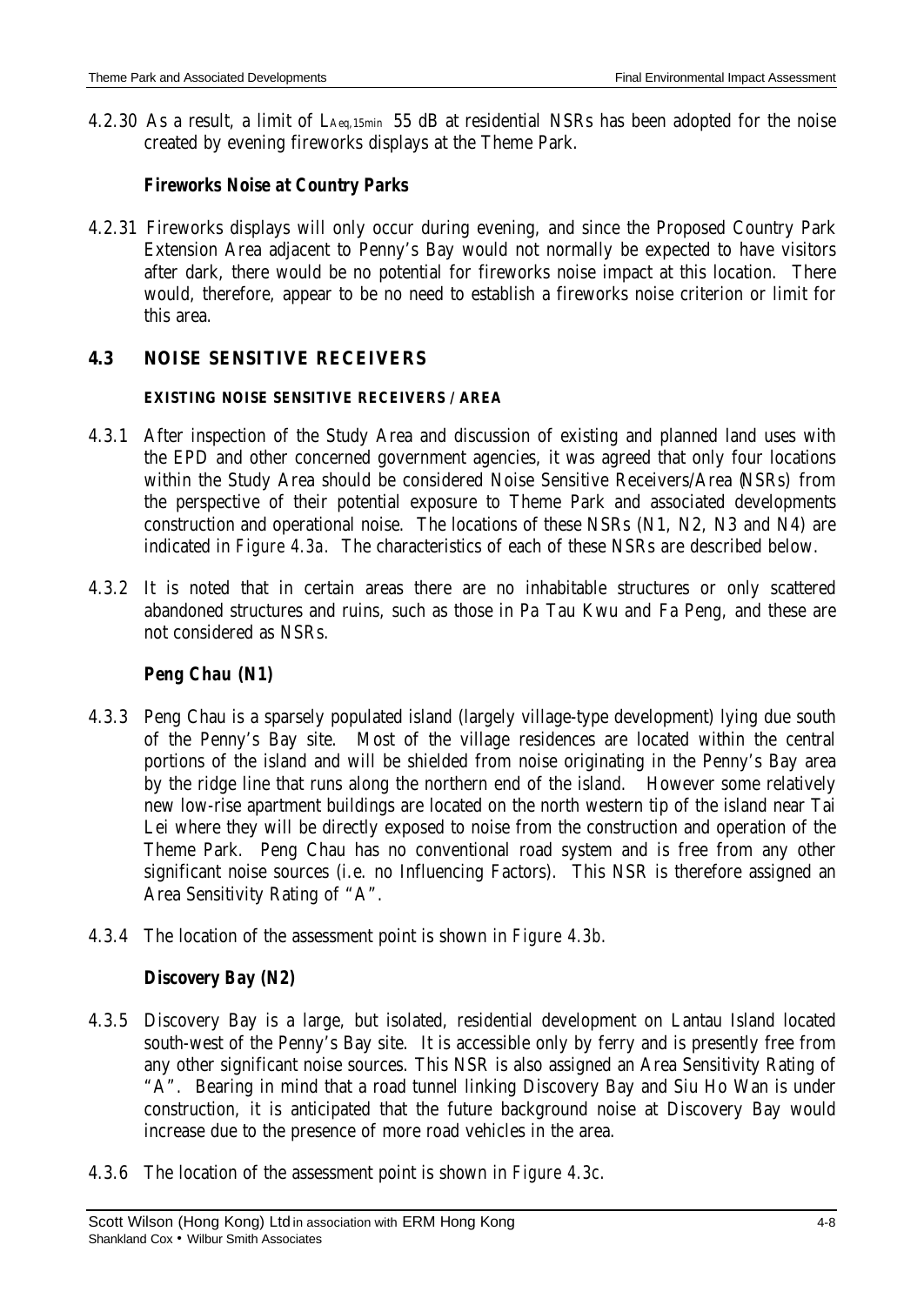### *Luk Keng Tseun (N3)*

- 4.3.7 Luk Keng Tsuen is a small village on the north shore of Lantau Island containing only 19 occupied residences. This NSR is located adjacent to an Ecological Park proposed under NLDFS but is also separated by only about 400 m of water from the rail line to the Hong Kong International Airport and the North Lantau Highway. This village-type NSR is considered to be "directly affected" by the noise from this expressway and therefore has been assigned an Area Sensitivity Rating of "B".
- 4.3.8 The location of the assessment point is shown in *Figure 4.3d*.

# *Lantau North Country Park (N4)*

- 4.3.9 The other potentially noise-sensitive land use will be the Lantau North Country Park lying at around 7 km to the southwest of the Penny's Bay area.
- 4.3.10 The location of the assessment point (N4-a) is shown in *Figure 4.3e*.
- 4.3.11 Owing to the large separation distance (more than 7 km from the existing Lantau North Country Park to the Study Area) and the substantial multi-layers of terrain screening the potential noise source in this Project, it is envisaged that the Lantau North Country Park is unlikely to be subjected to construction and operational noise impact.

#### **PLANNED NOISE SENSITIVE AREA**

### *Proposed Country Park Extension Area (N4')*

- 4.3.12 The planned noise-sensitive land use in the vicinity of the Theme Park and associated developments site will be the Proposed Country Park Extension Area on Lantau Island directly west of Penny's Bay. This land use, which is in essentially its natural state and contains only a few footpaths, overlooks the Theme Park site from the hillside above the western shore of Penny's Bay. It is currently exposed only to noise from natural sources, aircraft, ferries and, to a limited degree, the existing shipyard and CLP power station at Penny's Bay.
- 4.3.13 As mentioned, Country Parks are not themselves considered to be NSRs under the IND-TM and no specific noise limits are provided for Country Parks in the EIAO-TM. Therefore, it is not appropriate to assign it specific noise limits in terms of Acceptable Noise Levels, or ANLs. However, for the purposes of describing the potential projectrelated noise environments (particularly from the operational phase) over the existing Country Park and the Proposed Country Park Extension Area, four evaluation sites (N4-a, N4'-b, N4'-c and N4'-d) have been selected. Their locations are indicated in *Figure 4.3e.*
- 4.3.14 Representative assessment points were identified for the above NSRs and they are shown in *Table 4.3a* below.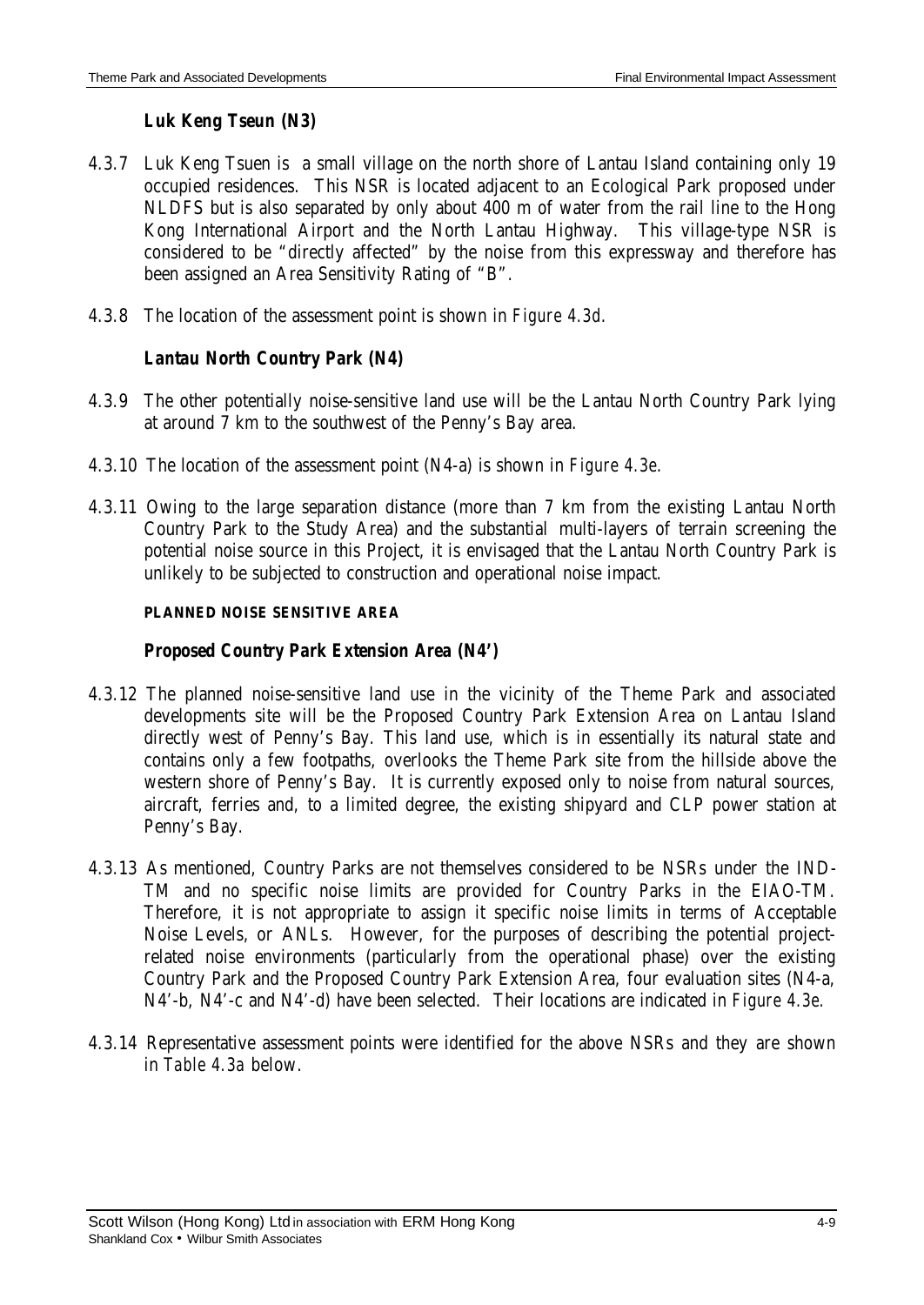| <b>Noise Sensitive   Assessment</b><br>Receiver/Area | <b>Point</b>   | <b>Location</b>        | <b>Area</b><br><b>Sensitivity</b><br><b>Rating</b> | <b>Ground Level</b><br>mPD | <b>Storey</b>    | <b>Number of Sensitive Uses</b> |
|------------------------------------------------------|----------------|------------------------|----------------------------------------------------|----------------------------|------------------|---------------------------------|
| Peng Chau                                            | $N1-a$         | Sea Crest Villa        | A                                                  | $\boldsymbol{6}$           | $\overline{3}$   | Residential                     |
| Discovery Bay                                        | $N2-a$         | <b>Crestmont Villa</b> | A                                                  | 15                         | $\overline{2}$   | <b>Residential</b>              |
| Luk Keng                                             | $N3-a$         | Village House at       | B                                                  | $\boldsymbol{6}$           | $\overline{2}$   | <b>Residential</b>              |
| Tsuen                                                | (construction) | the northeastern tip   |                                                    |                            |                  |                                 |
|                                                      |                | of Luk Keng            |                                                    |                            |                  |                                 |
|                                                      |                | Tsuen                  |                                                    |                            |                  |                                 |
|                                                      | $N3-h$         |                        | B                                                  | 6                          | $\boldsymbol{2}$ | Residential                     |
|                                                      | (operation)    | Village House at       |                                                    |                            |                  |                                 |
|                                                      |                | the southeast of       |                                                    |                            |                  |                                 |
|                                                      |                | Luk Keng Tsuen         |                                                    |                            |                  |                                 |
| Lantau North                                         | $N4-a$         | North of Mui Wo        | n/a                                                | 200                        | n/a              | <b>Country Park</b>             |
| <b>Country Park</b>                                  |                |                        |                                                    |                            |                  |                                 |
| Proposed North N4'-b*                                |                | South of Yam O         | n/a                                                | 120                        | n/a              | <b>Country Park</b>             |
| Lantau Country                                       |                | Interchange near       |                                                    |                            |                  |                                 |
| Park Extension                                       |                | Tin Shui Tau           |                                                    |                            |                  |                                 |
|                                                      |                |                        |                                                    |                            |                  | <b>Country Park</b>             |
|                                                      | $N4'-c^*$      | West of the            | n/a                                                | 140                        | n/a              |                                 |
|                                                      |                | proposed power         |                                                    |                            |                  |                                 |
|                                                      |                | station at Penny's     |                                                    |                            |                  |                                 |
|                                                      |                | Bay                    |                                                    |                            |                  | <b>Country Park</b>             |
|                                                      | $N4'$ -d*      | West of Theme          | n/a                                                | 120                        | n/a              |                                 |
|                                                      |                | Park Phase 1 near      |                                                    |                            |                  |                                 |
|                                                      |                | Sze Pak                |                                                    |                            |                  |                                 |

*Table 4.3a - The Location of Assessment Points*

(\*) The designation of these assessment points (b, c and d) are consistent with the Penny's Bay Rail Link EIA Report which is presented in *Annex M.*

- 4.3.15 The Cheoy Lee Shipyard has been operational since 1960's, but will be displaced by the Theme Park and associated developments. The CLP power station serves both as an emergency standby facility and a peak load station and will continue to do so in future. Therefore, while historically this power station has seen only occasional, limited use, in the event of a serious failure in other parts of Hong Kong's power system, it could be required to operate continuously until any such problem is resolved.
- 4.3.16 Based on the latest RODP as shown in *Figure 2.4f*, other NSRs, including existing and planned ones under the NLDFS, are located in North Lantau area. These include Tso Wan, Tso Wan Village Expansion Area, the Proposed Housing Development at Siu Ho Wan, Tai Ho Housing Development and the planned residential development above Siu Ho Wan MTRC Depot. However as these NSRs will not be affected by the construction and operation of the Theme Park and associated developments, they will not be included in this EIA Study. For other developments proposed under the NLDFS, such as the reclamation area east of Tsing Chau Tsai and the developments at Northshore area, it is noted that there will be no noise sensitive uses proposed in these areas.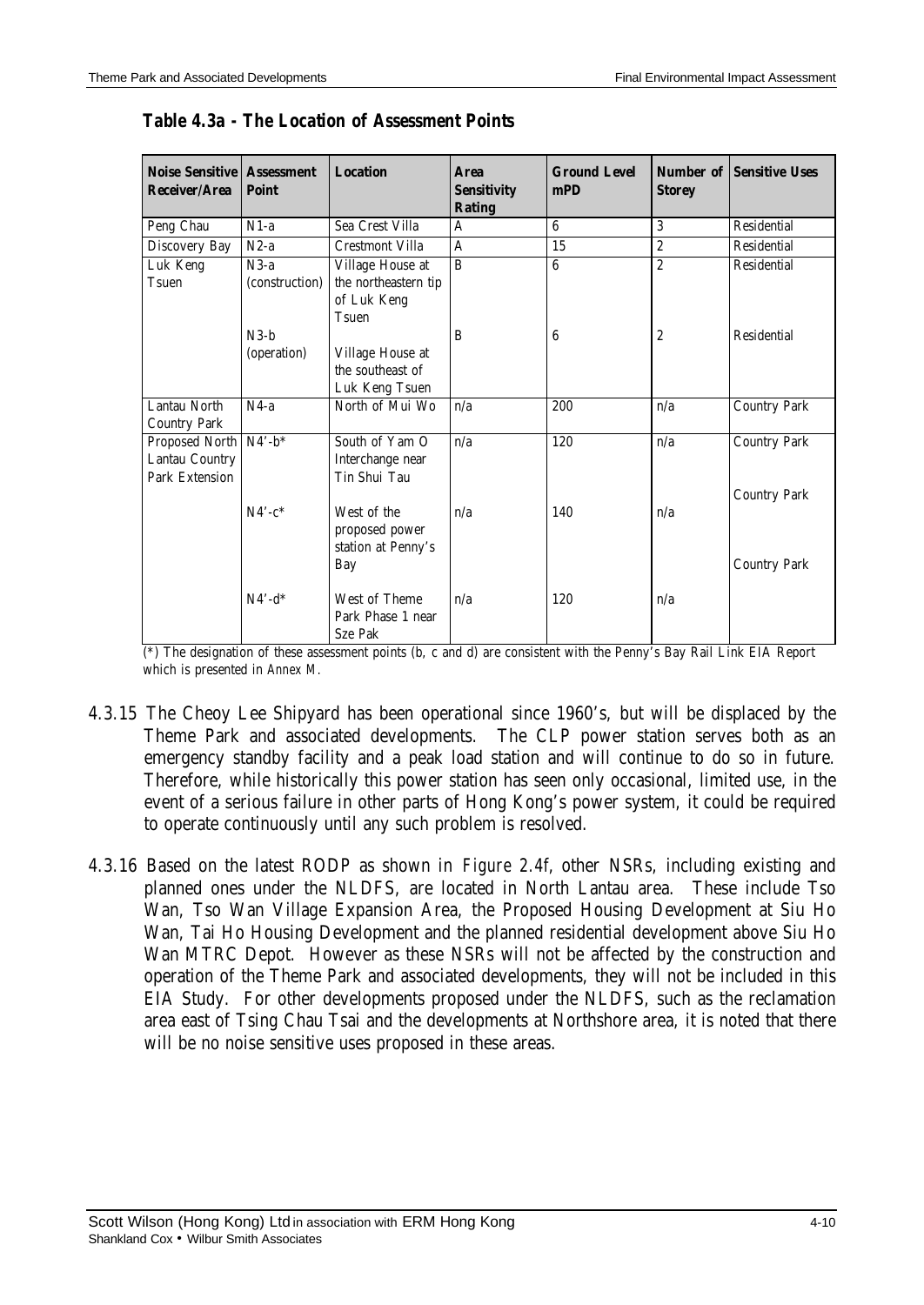#### **EXISTING NOISE ENVIRONMENTS AT NSRS**

#### *Peng Chau (N1)*

- 4.3.17 As was shown in *Section 4.2.3*, the EIAO-TM limits planning noise levels from fixed plant sources to either 5 dB(A) less than the ANL or the pre-Project background noise level, whichever is lower. It is therefore necessary to establish typical pre-Project noise levels at key NSRs, particularly where there is reason to expect they may be lower than the ANL - 5 dB(A).
- 4.3.18 Given the isolated and predominately rural nature as well as the natural topography of Peng Chau, it was suspected that, during the daytime and evening, pre-Project noise levels at Peng Chau would be less than the appropriate  $ANL-5$  dB(A), i.e. 60 - 5 = 55 dB(A). Therefore, continuous noise monitoring was carried out as part of this EIA Study over three periods totalling 28 hours at the Sea Crest Villa near Tai Lei on the north-west shore of Peng Chau facing Penny's Bay. The monitoring location is shown in *Figure 4.3b*. This monitoring took place in mid November to early December 1999, and for comprehensiveness, covered both daytime and evening periods in weekday and weekend. A Bruel & Kjaer Type 2236 integrating sound level meter (Type 1 standard) was used. The meter was calibrated before and after each noise monitoring period using a Bruel & Kjaer Type 4231 acoustic calibrator.
- 4.3.19 Pre-Project noise levels on the north-west shore of Peng Chau were controlled by natural sources (wind and waves) and were found to be quite consistent during both the daytime and evening. Over the Saturday evening and Thursday daytime and evening monitoring periods, the average noise levels obtained were respectively LAeq 49.9 and 49.0 dB(A). The detailed results of these noise measurements are contained in *Annex C1, Tables C1.1a and C1.1b* herein. Being slightly more than 5 dB(A) below the daytime and evening planning ANL for this NSR (i.e. LAeq, 30min 60 dB) , these pre-Project noise levels then establish a limit of approximately 50 dB(A) for noise received at Peng Chau during the daytime and evening due to fixed plant sources at the Theme Park and associated developments.
- 4.3.20 Since pre-Project noise levels at Peng Chau are controlled largely by natural sources (wind and waves), it is expected that these levels would be quite consistent from day to day. On the two monitoring days, winds were quite light so that wave noise is not expected to have been unusually high. Similarly, this noise would not typically be expected to decrease significantly during the night-time hours. It is therefore considered that the fixed plant noise limit for Theme Park and associated developments between 2300 hours (the beginning of "night-time") and 0200 hours (the planned closing of the Theme Park) should be the appropriate ANL - 5 dB(A), that is  $50 - 5 = 45$  dB(A).

### *Discovery Bay (N2)*

4.3.21 It has been conservatively assumed that the background noise levels at waterfront residential locations at Discovery Bay would be the same as measured at Peng Chau. The Theme Park fixed plant noise limits would then also be the same as for Peng Chau, namely LAeq, 30min 50 dB during the daytime and evening and 45 dB during the night-time.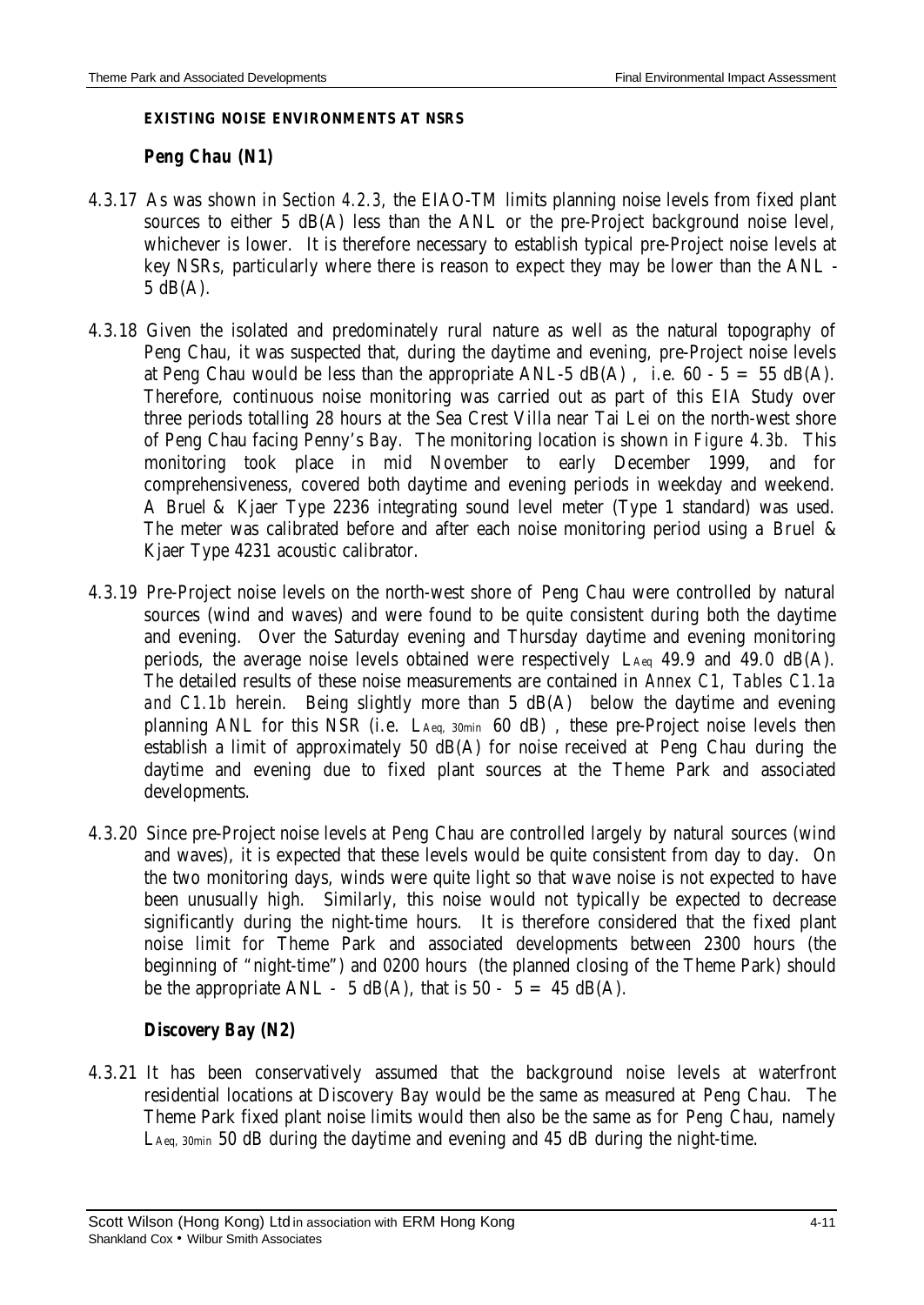- 4.3.22 Given that the nature of development in Discovery Bay is similar but slightly more intensive to that in Peng Chau, it was predicted that the pre-Project noise levels at Discovery Bay would be less than the appropriate ANL-5 dB(A), i.e. 55 dB(A). Therefore, continuous noise monitoring was also carried out with the same monitoring specifications and procedures adopted in the Peng Chau monitoring. The monitoring location is shown in *Figure 4.3c*. This monitoring took place in December 1999 and January 2000, again covering both daytime and evening periods in weekday and weekend.
- 4.3.23 Pre-Project noise levels at Discovery Bay were found to be quite consistent during both the daytime and evening. The average noise levels obtained for the daytime and evening monitoring periods were around 53 dB(A) and 52 dB(A) respectively. It could be seen that the ambient noise levels at Discovery Bay are generally 2 or 3 dB higher than those of Peng Chau. The higher population density, and thereby more community activities, at Discovery Bay is the likely contributing element to this difference. The detailed results of these noise measurements are contained in *Annex C1, Tables C1.2a - C1.2b*.
- 4.3.24 Being approximately 3 dB(A) below the daytime and evening planning ANL for this NSR (ie. L<sub>Aeq, 30min</sub> 60-5 = 55 dB), these pre-Project noise levels then establish a limit of approximately 52 dB(A) for noise received at Discovery Bay during the daytime and evening due to fixed plant sources at the Theme Park. It is therefore considered that the limit for Theme Park fixed plant noise levels between 2300 hours and 0200 hours should be the appropriate ANL - 5  $dB(A)$ , that is 50 - 5 = 45  $dB(A)$ .
- 4.3.25 As pointed out in *Section 4.3.1*, it is anticipated that the future background noise at Discovery Bay would increase due to the presence of more vehicles in the area, following the opening of the road tunnel linking Discovery Bay with Siu Ho Wan.

# *Luk Keng Tseun (N3)*

- 4.3.26 Due to the proximity of this village to two major noise sources represented by the North Lantau Highway and the adjacent Lantau and Airport Rail Link, it is considered that the planning noise limit for fixed noise sources associated with Theme Park operation will, as required by the EIAO-TM, be established by the appropriate  $ANL - 5$   $dB(A)$ . Given that this NSR has been assigned an Area Sensitivity Rating of "B", the appropriate limits are LAeq,30min 60 dB during the daytime and evening and 50 dB during the night-time.
- 4.3.27 Given the current rural nature of the area, an Area Sensitivity Rating of "B" has been assigned for construction noise assessment purposes.
- 4.3.28 Pre-Project noise levels at a village house closest to North Lantau Highway was found to be of LAeq 30 min 62 dB measured by MTRC in November 1999.

# *Lantau North Country Park (N4) and Proposed Country Park Extension Area (N4')*

- 4.3.29 This land use is in essentially its natural state and contains only a few footpaths. It is currently exposed only to the noise from natural sources and aircraft.
- 4.3.30 No noise monitoring was done at both the existing Country Park and the Proposed Country Park Extension Area to the west of Penny's Bay. However, since neither the EIAO-TM nor the other technical memoranda on noise specify noise limits for Country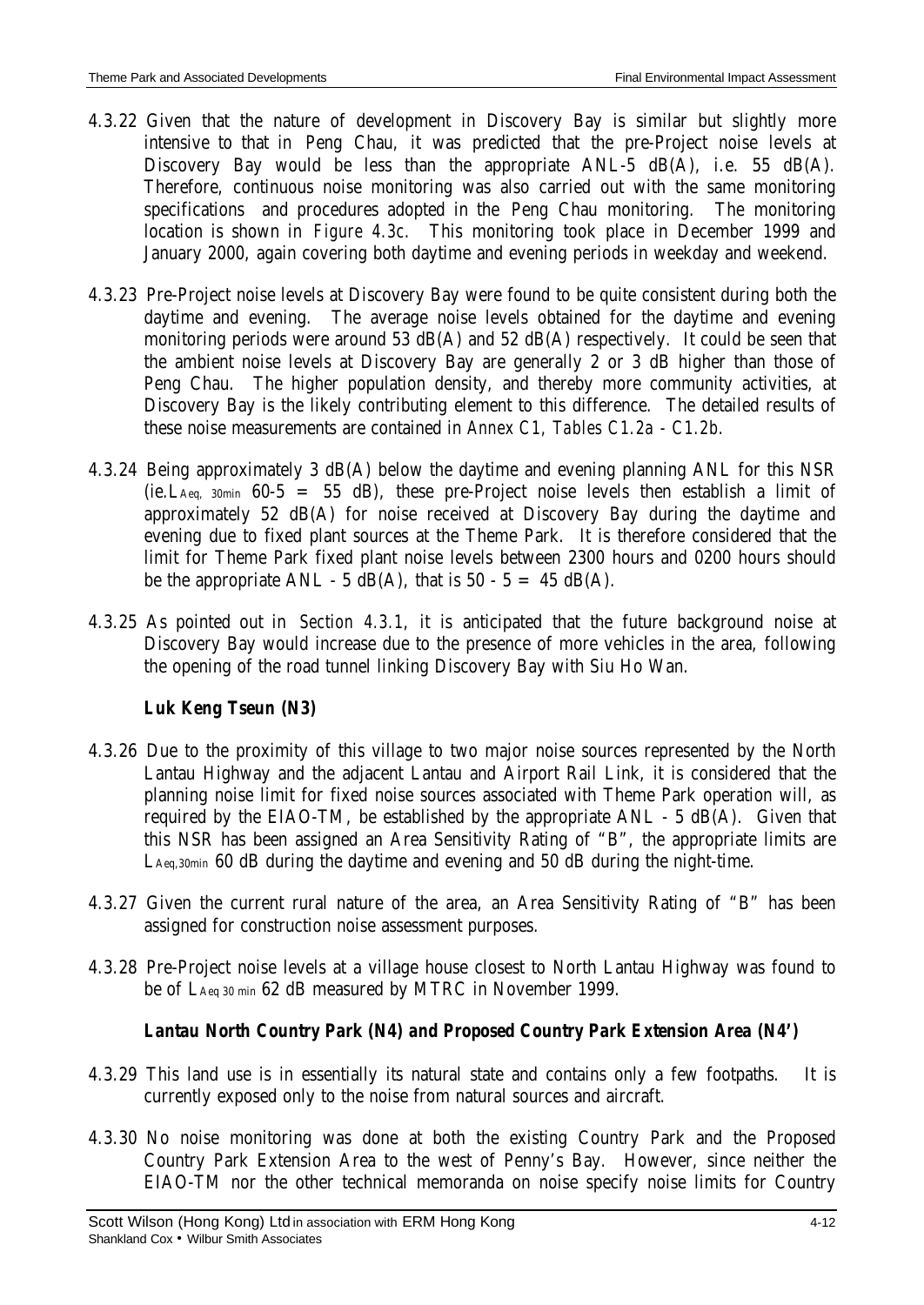Parks, the establishment of pre-Project background noise levels was not considered necessary at these locations. However, it is expected that the pre-Project noise levels over this undeveloped land will be similar to, or somewhat lower than, those measured on the north-west shore of Peng Chau.

#### **NOISE SENSITIVITY OF THE THEME PARK**

- 4.3.31 HKITP has indicated that, based on the land uses associated with their other operational theme parks, none of the types of potential noise sensitive receivers identified in *Annex 13* of the EIAO-TM will be located within either phase of the Theme Park. Furthermore, it has been agreed with HKITP that Theme Park visitors, should not be considered to represent noise sensitive receivers from the perspective of exposure to noise created by Theme Park operations, including fireworks, or internal site traffic.
- 4.3.32 No operational noise (including fixed plant, road and rail traffic, helicopter and aircraft) assessment has therefore been conducted for the Theme Park itself.

# **4.4 ASSESSMENT METHODOLOGY**

#### **CONSTRUCTION NOISE**

### *Construction During Unrestricted Hours*

- 4.4.1 The assessment of the potential noise impacts due to Theme Park and associated developments construction works to be carried out during unrestricted hours (0700 to 1900 hours Monday to Saturday) has been undertaken in accordance with the GW-TM and Annex 13 of the EIAO-TM. The general methodology is as follows:
	- locate all representative NSRs that may be affected by construction noise from each major construction site/zone;
	- determine plant team (groups of active PMEs) that will be required for each major construction activity based on proposed plant inventories;
	- assign a sound power level (SWL) to each PME based on the GW-TM or other appropriate sources;
	- locate the "notional source position" of each major construction site;
	- calculate distance correction factors based on the distance between the notional noise source position of each work site and each NSR;
	- apply corrections as appropriate for such factors as noise screening (shielding) and reflection, and
	- calculate construction noise levels at NSRs in the absence of any mitigation measures.
- 4.4.2 For construction sites of large sizes, the notional source position has been taken to be a point 50 m from that point on the site boundary measured along the line between the approximate geographical centre of the site and the point on the site boundary nearest to the NSR.
- 4.4.3 Based on the proposed construction programme (schedule) and PME teams (*Annex A, Table A1 and Annex C2, Table C2.1*) for each major construction activity, spreadsheets have been developed to facilitate the calculation of construction noise levels at the three residential NSRs. Moreover, in view of the large distance between the construction sites and the NSRs the effect of atmospheric absorption has been included in the calculation.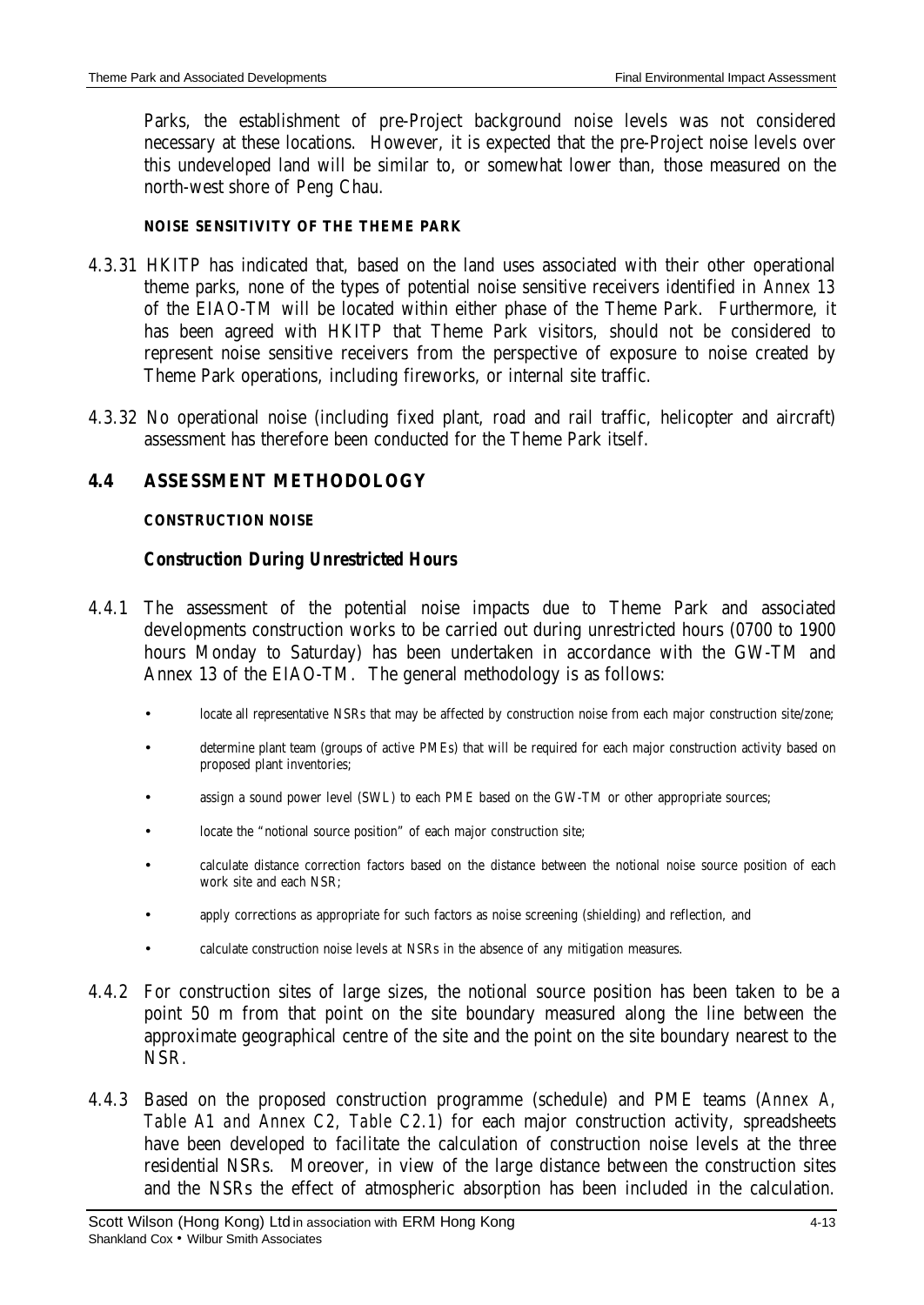Using these spreadsheets, the cumulative construction noise levels from all concurrent Theme Park and associated developments construction activities which are considered to be significant at a given NSR have been calculated.

- 4.4.4 Where the line of sight between a specific construction zone and a specific NSR will be consistently and substantially interrupted by natural terrain features, construction noise created within that zone has not been included in the calculation of overall construction noise levels at that NSR. These overall noise levels would tend to be controlled by other major construction activities, which do not benefit from terrain shielding and are to proceed concurrently with the shielded activity.
- 4.4.5 The spreadsheets summarising the plant teams and schedules for each major construction activity related to Theme Park and associated developments construction are presented in *Annex C2, Table C2.1*. The noise levels due to individual construction activities and the resulting cumulative construction noise levels at each NSR are presented in *Annex C3a, Tables C3a.1 - C3a.3*.
- 4.4.6 Potential construction noise impacts during unrestricted hours have been quantified by comparing the predicted cumulative noise levels with the EIAO-TM daytime construction noise limits as given in *Section 4.2.1*. Here, since all three NSR's are residential in nature, the appropriate limit is LAeq, 30 min 75 dB.
- 4.4.7 Where projected construction noise levels at an NSR exceed the EIAO-TM limit, mitigation measures are to be considered. These measures may include the use of quiet plant, the erection of purpose-built noise barriers (where appropriate) and the limitation of the use of particularly noisy plant in a particular location or within a particularly busy construction period.

### *Construction During Restricted Hours*

- 4.4.8 As indicated in *Section 4.2.1*, for any construction works planned during the restricted hours, it will be the responsibility of the Contractor to ensure compliance with the NCO and the relevant technical memoranda. In such cases, the Contractor will be required to submit CNP applications to the Noise Control Authority and abide by any conditions stated in the CNP, should one be issued. Therefore the potential noise impacts of construction works proposed within restricted hours are not formally assessed within this EIA*.* However, in order to facilitate the efforts of the Project proponent to avoid and/or mitigate any potentially adverse project noise impacts, noise levels from construction activities planned for restricted hours have been predicted at the NSRs. The PMEs proposed to be operated during the restricted hours and the predicted noise impact are shown in *Annex C2 and Annex C3a* (evening time from 1900 to 2300 hours and general holidays from 0700 to 2300 hours) and *Annex C4* (night-time from 2300 to 0700 hours) respectively.
- 4.4.9 As addressed in *Section 4.2.1*, both the GW-TM and the EIAO-TM have not provided any construction noise limit for Country Parks, therefore in this EIA, construction noise impacts at the Proposed Country Park Extension Area (N4') have generally been estimated in relative terms, making reference to the PBRL EIA, *Annex M.*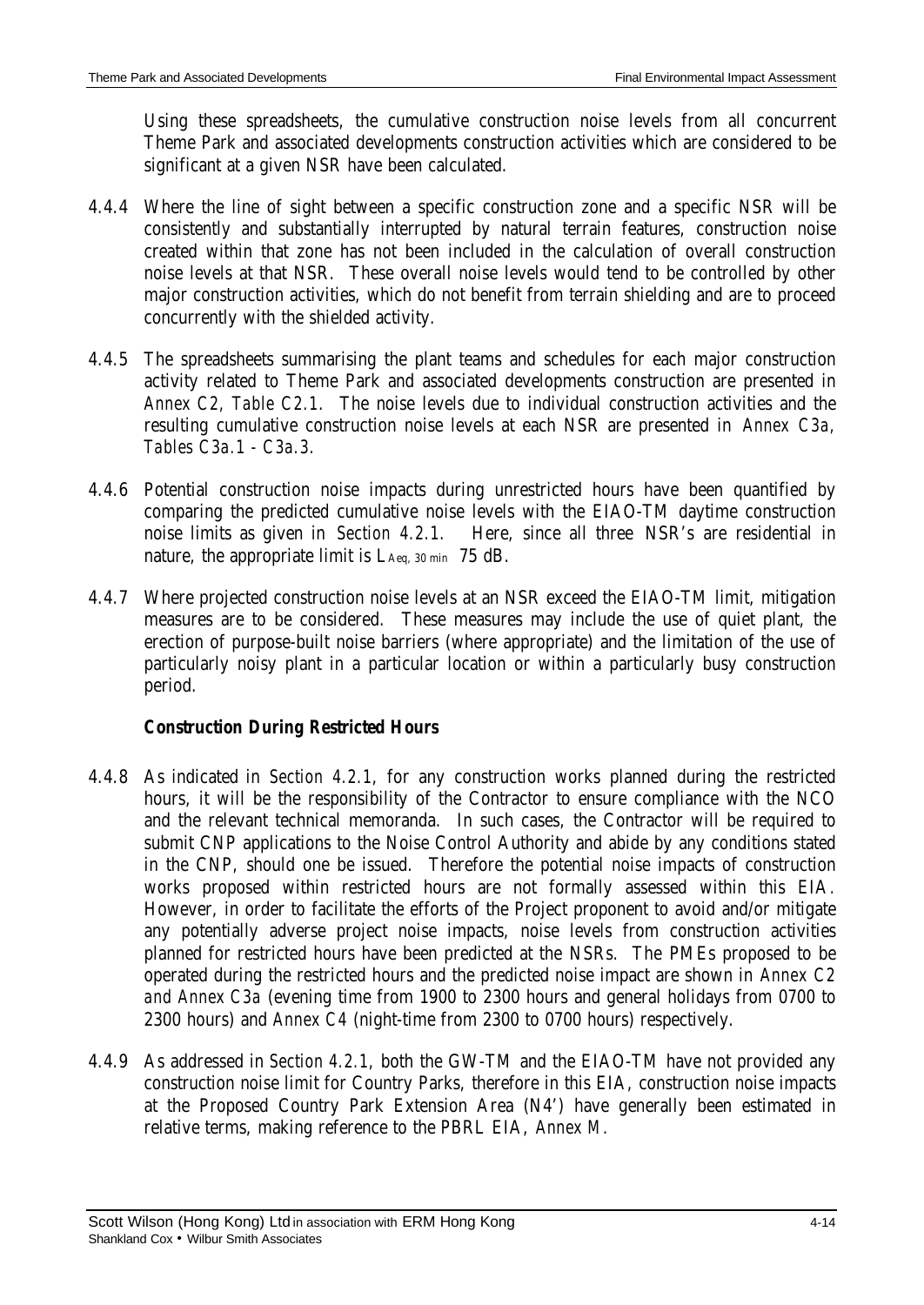4.4.10 Regardless of the results of the construction noise impact assessment for restricted hours, the Noise Control Authority will process the Construction Noise Permit (CNP) application, if necessary, based on the NCO, the relevant technical memoranda issued under the NCO, and the prevailing conditions/situations.

#### **RAILWAY NOISE**

4.4.11 Assessment of railway noise from the planned Penny's Bay Rail Link (PBRL) has been undertaken by the Mass Transit Railway Corporation (MTRC) under a separate study. The *Penny's Bay Rail Link: Environmental Impact Assessment (PBRL EIA) - Final Report* has been included as *Annex M* of this report. The assessment methodology for railway operation noise is contained in *Section 3.5* of the PBRL EIA Report, *Annex M*.

### **FIXED PLANT NOISE**

### *General*

- 4.4.12 A variety of fixed plant noise sources will be associated with the operation of the Theme Park and associated developments such as the sewage pumping station, the public transport interchanges and vehicle parking areas. Other fixed plant sources, such as the CLP Penny's Bay GTP, will predate the Theme Park and associated developments and will continue to operate after its completion. For some of these facilities, empirical at-source noise level data are available, either from previous studies of similar installations in Hong Kong or from outside information sources. In predicting the noise levels that will result at the various NSRs due to fixed plant sources, conservative approaches have generally been taken so as to compensate for any uncertainty which may exist regarding the source noise levels created by these facilities.
- 4.4.13 In estimating the noise levels to be created at the NSRs due to the various fixed plant sources, the procedures described in the IND-TM were followed, augmented, where required, with basic acoustical principles. Since the procedures followed in evaluating the noise from each fixed source tended to be somewhat unique, they are described in turn below:

### *The Theme Park*

- 4.4.14 The major fixed source of noise associated with the project is expected to be the Theme Park itself. As shown in *Figure 4.1a*, the Theme Park will consist of a western section (Phase I) and an eastern section (Phase II), separated by a central Retail, Dining and Entertainment (RD&E) corridor and linked by "Main Street". While the Theme Park will then be developed in two phases, the worst-case noise impact assessment has been based on the full operation of both phases.
- 4.4.15 While HKITP has supplied the general arrangement of the attractions to be located within the Phase I Theme Park (i.e. Toontown, Fantasyland, Tomorrowland etc, described in *Section 2.7.4*) and has indicated that additional similar, but as yet unspecified, attractions will be located in Phase II, noise source data for these individual Theme Park zones are not available. It is therefore necessary, and on balance preferable, to base the noise emissions of the future Theme Park on the overall noise emissions measured at another major international theme park. Towards this end, HKITP has provided average noise levels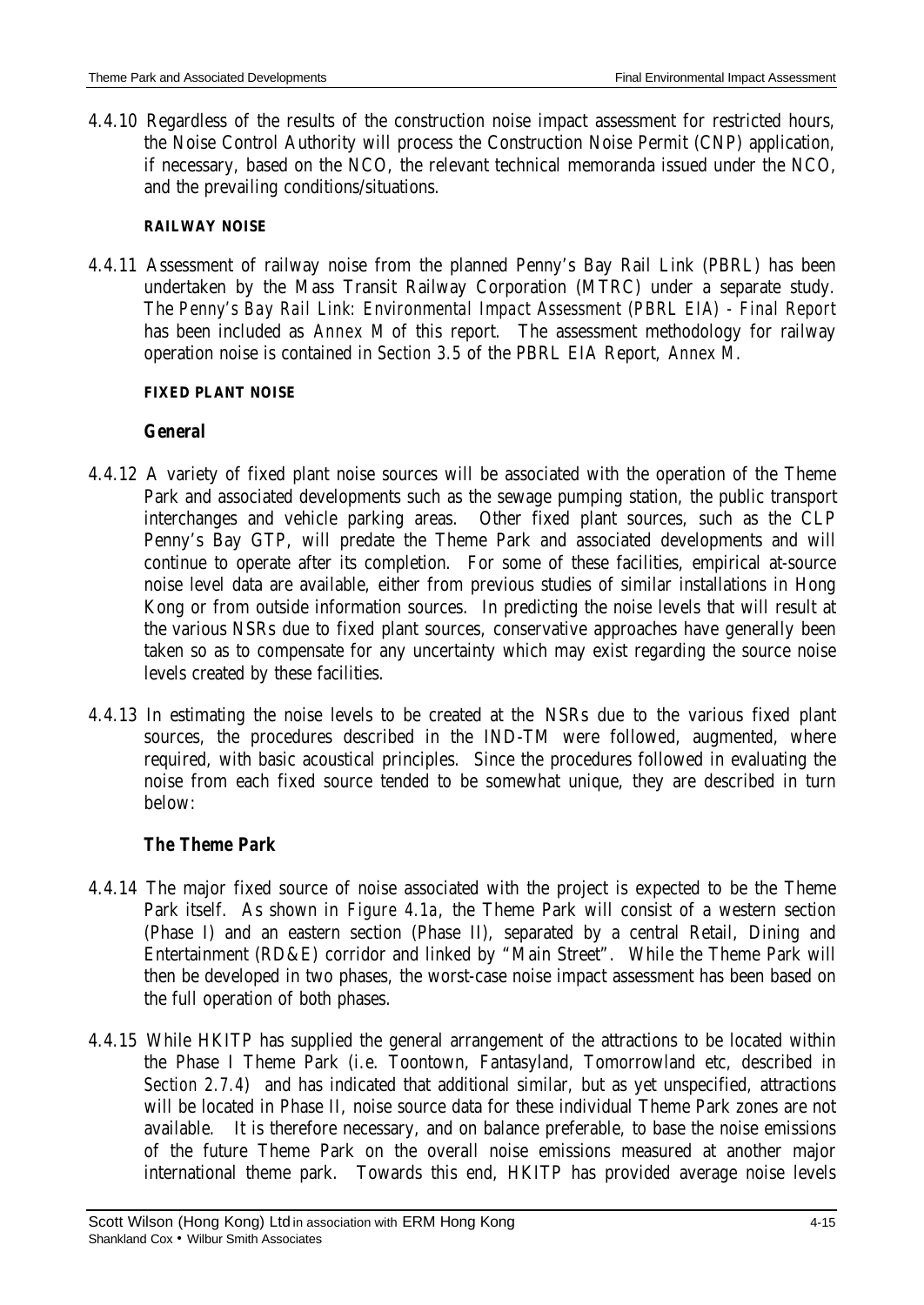(LAeq's) measured over 30 minute periods at three unshielded locations around the perimeter of the Anaheim, California Disneyland. These measurements, the details of which are included in *Annex C5*, revealed that average perimeter noise levels ranged from LAeq,30min 67 to 69 dB.

- 4.4.16 The Anaheim Disneyland measurement which yielded the highest average noise levels was made approximately 100 m from the "Fantasmic" show site while the show was in progress. This is a relatively new show that features loud music and special audio and visual effects. However, given the continuing trend towards higher levels of amplified music and special effects at both motion picture theatres and amusements parks, the potential exists for a new Theme Park to be somewhat noisier than the Anaheim facility. To reflect this potential, the reference noise source level for the Hong Kong Theme Park has been taken to be LAeq, 30min 75 dB at the Theme Park perimeter (i.e. this is the highest average noise level expected to be measured at any unshielded position along the top of the 9 m high perimeter earth berm).
- 4.4.17 EIA support information received from HKITP has indicated that the two Theme Park phases are intended to operate until midnight while the RD&E area is planned to be open until 0200 hours. It must be assumed that Theme Park noise emissions are essentially constant throughout its hours of operation. Therefore, for planning purposes, Theme Park noise impacts must be evaluated against the night-time noise limit specified in the EIAO-TM, namely 5 dB(A) less than the night-time ANL, or Leq,30min 45 dB(A) for residential NSRs such as Peng Chau and Discovery Bay.
- 4.4.18 In order to assess the noise levels to be created at NSRs by operations within the Theme Park boundaries, the two major park areas (Phases I and II) were considered to be represented by circular zones, each 700 m in diameter. Theme Park noise sources were assumed to be uniformly distributed throughout these circular zones such that a noise level of LAeq 75 dB was generated at all positions on the park perimeter. Given the large size of these noise source zones, an assumption that all of the sound energy was emitted from a single point at their centres would have significantly overestimated the Sound Power Level (SWL) emitted by the Theme Park. On the other hand, assuming that the "notional centre" of each Theme Park noise source zone was located 50 m inside its perimeter boundary (as done for construction noise in the GW-TM), would have significantly underestimated the total SWL in this situation. Therefore, to more realistically represent these large distributed source zones, each 700m diameter circle was sub-divided into nine parts or sectors of equal area and assumed equal sound power.
- 4.4.19 It was then possible to calculate, for each sector, the Theme Park SWL that would be required to produce  $L_{eq}$  75 dB(A) at any point on the perimeter of the 700 m diameter source zone. Applying this same SWL to each sector of each of Theme Park Phases I and II, the combined Theme Park sound level at the NSRs were calculated in the standard manner (see *Annex C6*). For the distant Peng Chau and Discovery Bay NSRs, the equivalent acoustic centres of the two Theme Park source zones are very close to their geometric centres. The computation was done in accordance with International Standard ISO 9613-2: 1996(E), *Acoustics - Attenuation of Sound During Propagation Outdoors, Part 2*.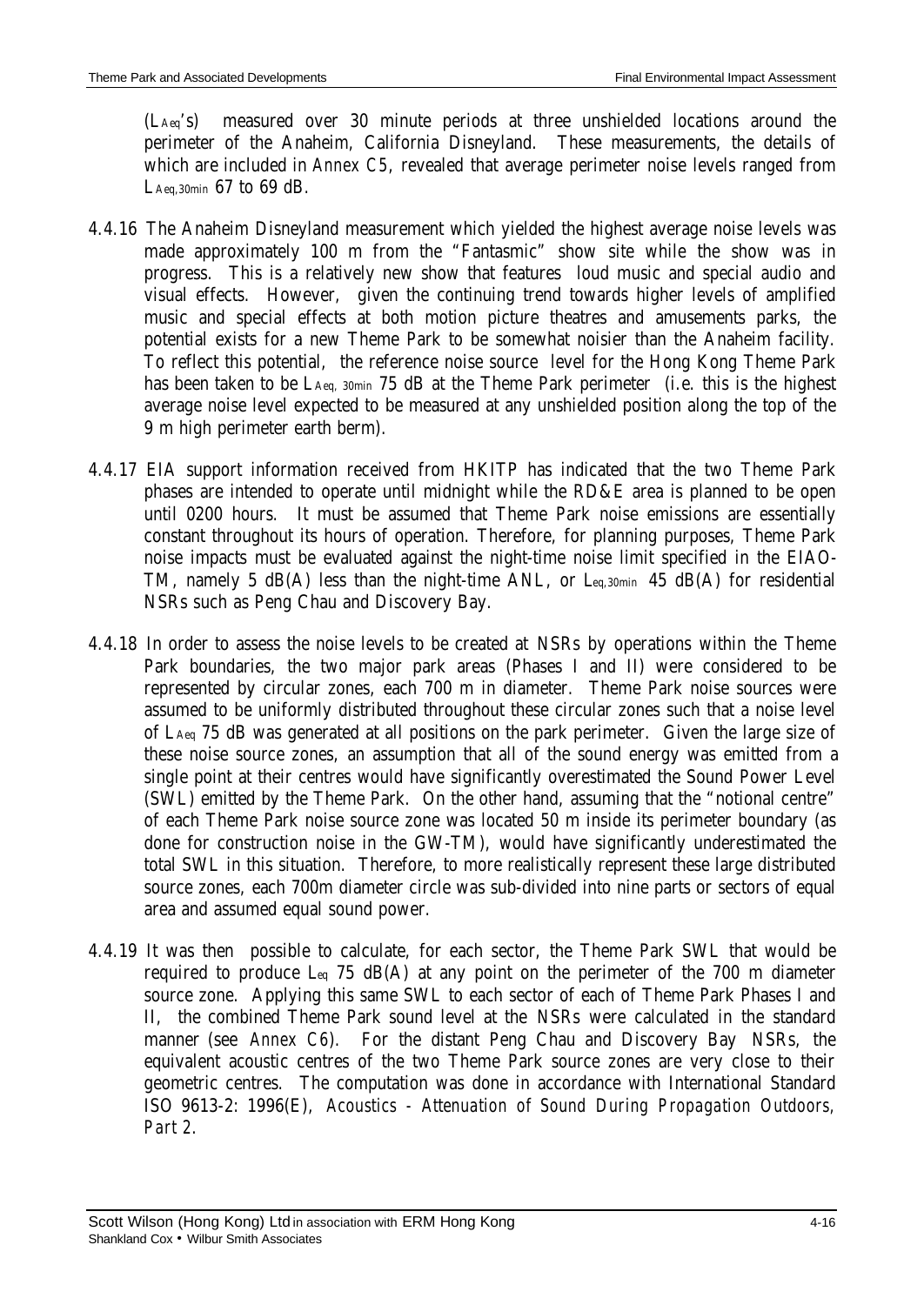- 4.4.20 Because of the large source-to-receiver distances involved (up to 3.2 km), the attenuation of Theme Park operational noise with distance from the acoustic centres of the two source zones was calculated taking into account both geometric spreading and atmospheric absorption. The atmospheric absorption rate was based on the International Standard ISO 9613-1: 1993(E), *Acoustics - Attenuation of Sound During Propagation Outdoors, Part 1*. Average atmospheric conditions of 20° C and 70% relative humidity were assumed in selecting atmospheric absorption rates. This resulted in overall atmospheric absorption effects of 8 to 9 dB(A) over distances of 2.5 to 3.2 km.
- 4.4.21 As shown in *Figure 4.1a*, the two phases of the Theme Park will be almost entirely surrounded by 9 m high earth berms. These berms are intended to visually screen Theme Park visitors from the outside world but will also act to shield the outside world from Theme Park noise. In addition, there will be a number of hotels constructed along the waterfront to the south of the Theme Park, thereby augmenting the screening effects of the earth berms to some degree. Since neither the heights and locations of the dominant Theme Park noise sources nor of the hotels are known, it is then not possible to accurately assess the net noise shielding effect of the earth berms and hotels. While it may be concluded that this effect would be very substantial (up to 15 dB) for source and receiver positions near the ground and close to a berm, over the large distances to NSRs at Peng Chau and Discovery Bay, turbulence and other atmospheric effects may be expected to limit the average noise reduction provided by any practical noise barrier to about 8 to 10 dB(A). This typical screening effect was therefore applied at Peng Chau and Discovery Bay.
- 4.4.22 The detailed characteristics of the many noise sources that will be associated with normal Theme Park operations and contribute to the overall character of Theme Park noise are not known. However, based on observation at similar parks and on professional judgement, it is considered that the overall noise output of such a facility should not be characterised as being tonal, impulsive nor intermittent as defined in the IND-TM. Therefore, no corrections for these undesirable noise characteristics have been applied.

# *Penny's Bay Gas Turbine Plant (GTP)*

- 4.4.23 CLP's auxiliary gas turbine power station at Penny's Bay has been in intermittent operation for several years and as such is not a component of the Theme Park Project and associated developments. However, the noise produced by its operation will add, to some degree, to the noise levels created at NSRs by the various Project fixed plant noise sources. As the power station is only in intermittent operation, noise monitoring data are not available.
- 4.4.24 *The EIA of Gas Turbine Plant at Penny's Bay (1990<sup>(1)</sup>)* has recommended noise control measures for achieving 75 dB(A) emission at the site boundary which have been followed by the power company. This reference noise level has thus been used to project noise levels at noise-sensitive locations at which power plant noise might reasonably be expected to be audible. These projections have been based only on the spherical spreading of sound waves with distance and on facade or hillside reflection as appropriate.

 $\overline{a}$ 

<sup>(1)</sup> China Light and Power Company, (1990), Environmental Impact Assessment of Gas Turbine Plant at Penny's Bay, Initial Assessment Report.

Scott Wilson (Hong Kong) Ltd in association with ERM Hong Kong **Access 19 12 12 12 13 14 17** 4-17 Shankland Cox • Wilbur Smith Associates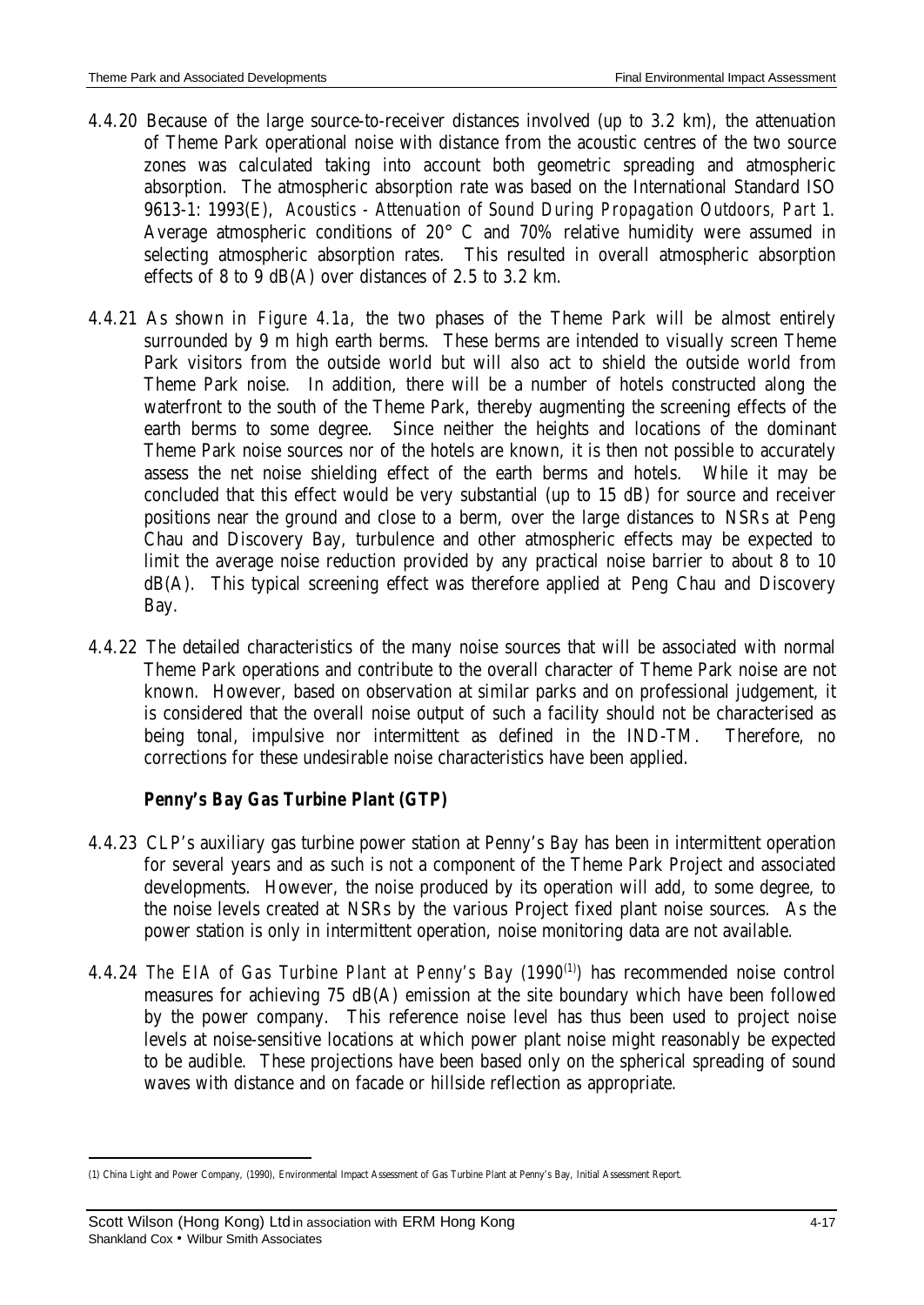### *Utility Yard (Sewage Pumping Station)*

4.4.25 The major noise source within the Utility Yard to be constructed to the west of the vehicle parking area will be the sewage pumping station, *Figure 2.11b*. Sewage pumping stations are not uncommonly located within or near residential areas. Such situations would then see NSRs located within short distances of the pumping station. Although the sewerage pumping station is not a Designated Project under the EIAO-TM, the sewage pumping station would have to meet night-time planning noise limits of from 45 to 55 dB(A) at the nearest NSR. These levels can generally be met by enclosing the pumping facilities in a building and applying appropriate silencers to the intake and exhaust air openings.

### *Fixed Plant of Penny's Bay Rail Link*

4.4.26 Sources of fixed plant noise associated with the Penny's Bay Rail Link has been assessed separately. These include noise from ventilation building proposed at the northern and southern tunnel portals, and the noise from train washing plant at the Penny's Bay Rail Station. See *Annex M* for details.

#### *Penny's Bay PTI and temporary PTI at Yam O rail station*

4.4.27 The noise levels to be expected at Peng Chau, Discovery Bay, Luk Keng Tsuen, the Lantau North Country Park and the Proposed Country Park Extension Area due to the noise emission from PTIs were predicted using basic acoustical principles and based on the SWL measured recently at some of Hong Kong's larger PTIs (e.g. Kwun Tong and Shing Tak Centre).

#### *Cumulative Noise Impact from all Fixed Plant Sources*

4.4.28 While noise assessment of each fixed plant source on NSRs , such as Peng Chau, Discovery Bay and Luk Keng Tsuen, where appropriate, has been evaluated, cumulative noise impacts from all fixed plant sources are also assessed.

### *Fireworks Displays*

- 4.4.29 As discussed in *Section 4.2.6*, in the absence of any specific limit for fireworks noise within the various Hong Kong noise regulations, a limit of LAeq,15min 55 dB has been adopted for the evening fireworks displays to be staged at the Theme Park. Information provided by HKITP indicates that, because fireworks must be restricted to mid-level displays (100 m maximum height) due to the proximity of the airport, a single display would not likely be visible from both phases of the Theme Park. It is therefore considered that it will ultimately be necessary to employ two fireworks launching sites, one at the western end of Phase I and one at the eastern end of Phase II. The shows at these two sites would be staged separately, likely one starting at 2100 and one at 2130 hours.
- 4.4.30 While the fireworks displays to be presented at the Theme Park have not yet been developed in any detail, source noise data for such displays has been obtained based on measurements conducted by HKITP, the EPD and the EIA Study Team in November, 1999 during a specially-staged demonstration of the range of fireworks types that could be considered for use in Hong Kong. On this occasion, the maximum noise levels related to individual fireworks items and event noise levels created by each type of fireworks were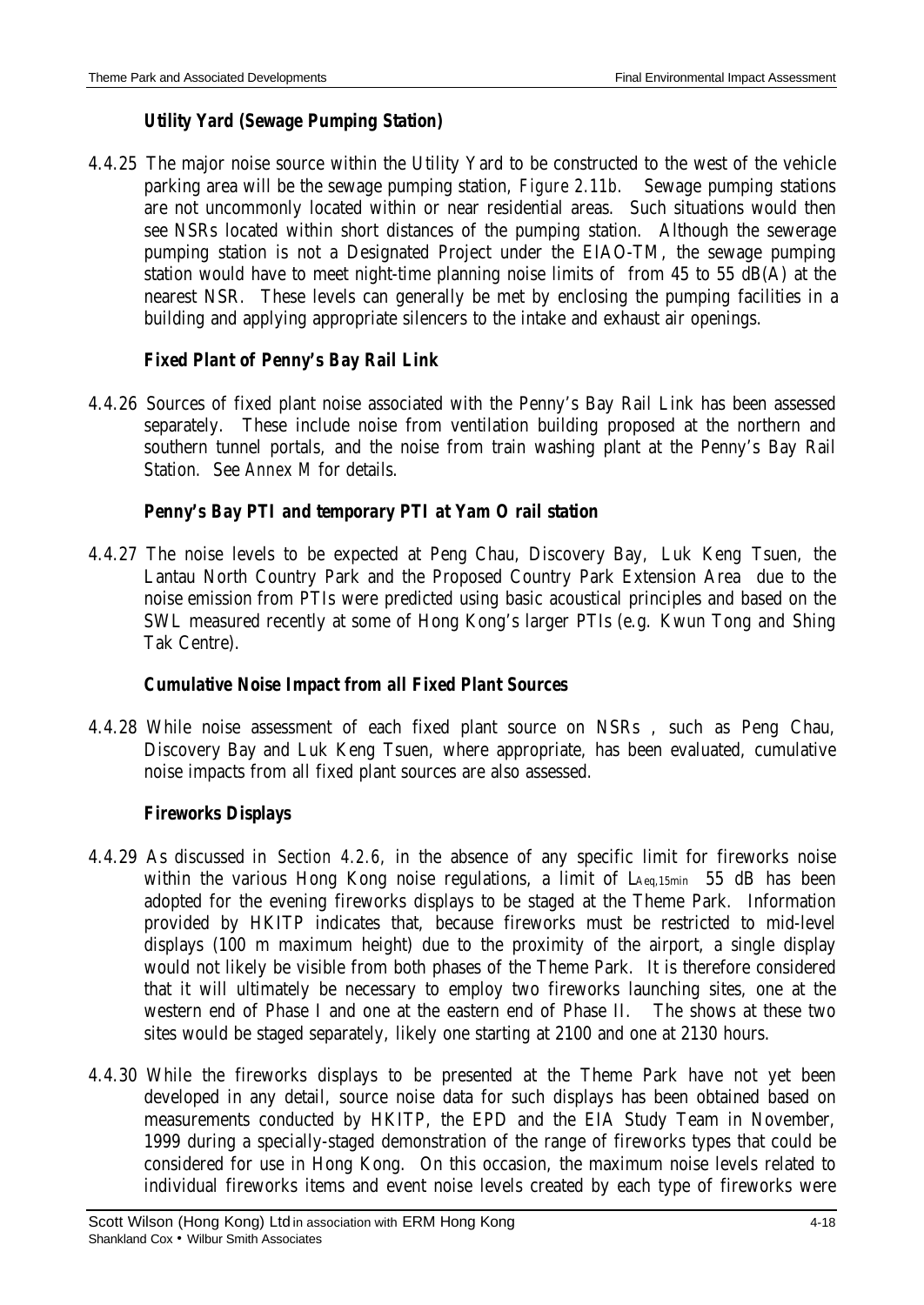measured at distances of 500 and 800 m from the launch site. The noise output of a combination of fireworks elements that might reasonably be expected to be used are computed. The individual noise contributions of these elements have been combined and their average sound energy level computed over the estimated 5 minute duration of the show (*Annex C7*).

#### **ROAD TRAFFIC NOISE**

### *Calculation of Road Traffic Noise Levels*

- 4.4.31 As specified in the Study Brief, the road traffic noise calculations carried out in this Study follow the methodology described in *Calculation of Road Traffic Noise* (CRTN), published by the UK Department of Transport in 1988. The computer software used to implement this methodology was *HFANoise*, as developed by Halcrow Fox utilising a "links and nodes" representation of the road network and noise receiving environment.
- 4.4.32 The modelling scheme for the determination of traffic noise levels is based upon a digitised representation of the existing unaltered roads within the spatial scope of the Project. Each of the existing unaltered highway networks are divided into discrete road segments having homogeneous traffic conditions and road layout characterisation. For each such segment, the key characteristics of a road link with respect to its traffic noise emissions are defined; namely its traffic volume, composition, average vehicle speed, laning and horizontal and vertical alignment. Low noise road surfacing has been assumed in the assessment.
- 4.4.33 In assessing the attenuation of traffic noise with distance from the roadways, a worst-case, hard ground attenuation rate was assumed throughout the Study Area. While this assumption may be conservative in some local areas where sound may travel over natural ground, in most situations the sound paths between roadways and NSRs lie over water and/or, due to the steep terrain, well above the ground. In these cases a hard ground assumption is appropriate. All natural or man-made features that could potentially provide noise screening or reflection have been accounted for in the *HFANoise* models.
- 4.4.34 Maximum road capacity were used in the modelling of future road traffic noise levels. The traffic flow, speed and percentage of heavy vehicles for each road link are shown in *Figure 2.9b*.
- 4.4.35 All road traffic noise levels presented in this report are expressed in L10,peak hour dB(A) and have been predicted at both representative and worst-case receiving levels (elevations) at the identified NSRs.
- 4.4.36 Future traffic noise levels from roads associated with the Theme Park Project have been modelled. All roads that would be subject to significant variation and those which remain unaltered or subject to minor changes were classified in the *HFANoise* model as "new " and "unaltered" respectively with reference to the Study Brief. This has enabled the model to calculate noise levels classified by road link description according to the Study Brief and the Executive Council Directive. The roads classified as "new" in this Study are Road P1, Road P2, CKWLR, Route 10, the Resort Roads and all the associated slip roads. It should be noted that Road P1 and Route 10 are not part of the Theme Park and associated developments Project.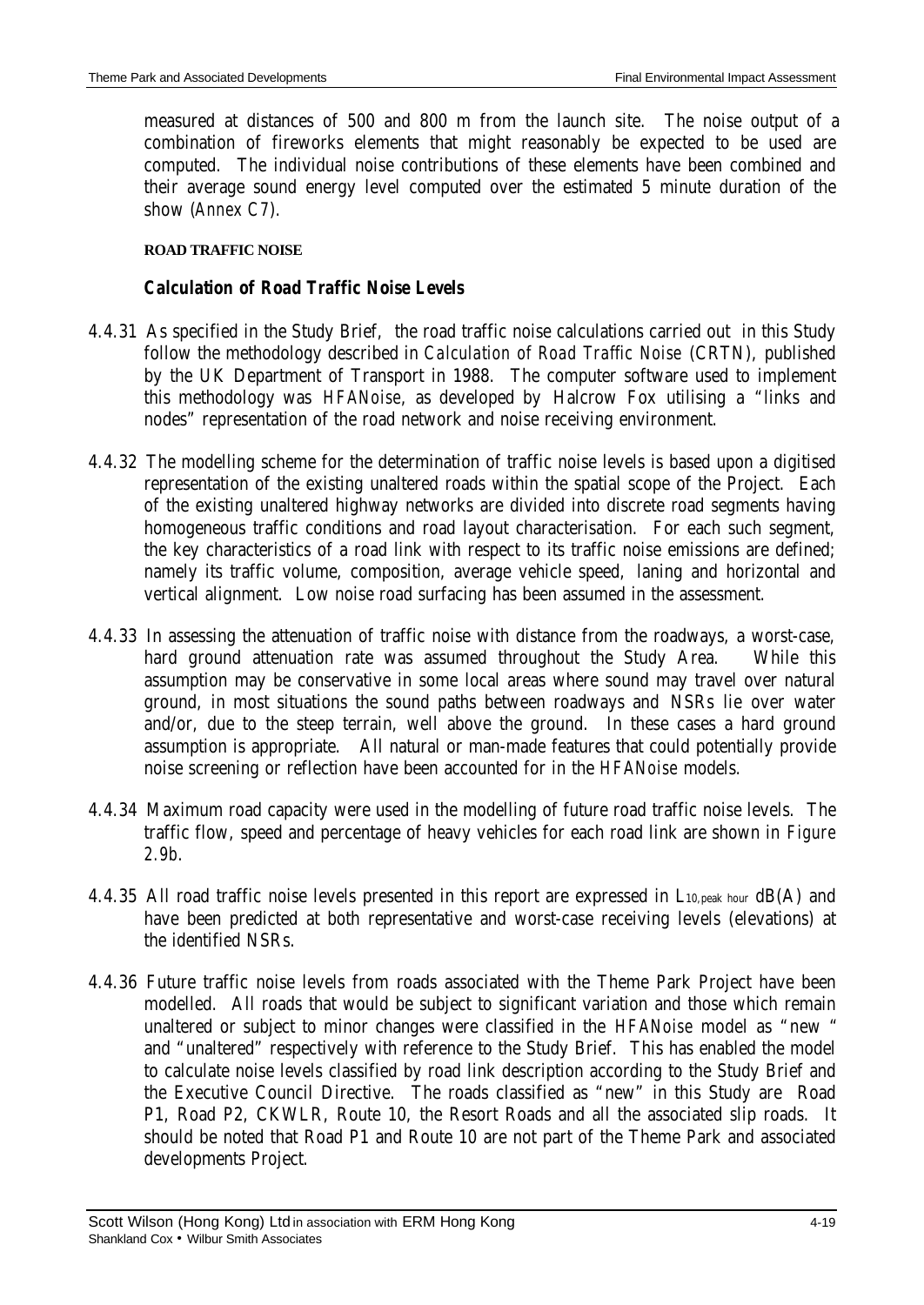#### **4.5 IDENTIFICATION OF POTENTIAL ENVIRONMENTAL NOISE IMPACTS**

#### **POTENTIAL IMPACTS FROM PROJECT CONSTRUCTION NOISE**

- 4.5.1 The potential source of noise during construction phase is the use of Powered Mechanical Equipment (PME) on site /at shoreline for each activity during different periods of time. Construction works have been divided into two phases and each phase comprise of construction activities related to the following:
	- reclamation and excavation;
	- transport infrastructure;
	- services infrastructure:
	- GIC sites development;
	- water recreation centre with lake development; and
	- Theme Park development.
- 4.5.2 Concurrent activities for the construction of the PBRL are also accounted for to assess the cumulative construction noise impacts.
- 4.5.3 It is assumed that construction activities, in general, will be carried out on a 16-hour day (i.e. 0700-2300) and 24 working days per month basis. There will be an exception to some of the dredging plant used during the reclamation stage for the Theme Park Phase 1 Development, namely Trailer suction (TS) dredger, Cutter suction (CS) dredger and grab dredger, (see *Section 2.6.2* and *2.6.3*) whereby they will be operating on a 24-hour day and 7 days per week basis. Hence assessment of construction noise impacts has been conducted to compare against the corresponding criteria under the different time periods. However, it should be noted that despite any description or assessment made in this EIA Report, a CNP will still be required for construction works carried out during restricted hours and the Authority would consider issuance of the CNP on the basis of information submitted at that time. Nothing in this Report shall bind the Authority in making its decision.

#### *Construction Works during Daytime and Evening Period (0700-2300)*

- 4.5.4 The unmitigated noise levels at each NSR for each Theme Park and associated developments construction activity and the cumulative noise levels have been predicted and the results are given in *Annex C3a, Tables C3a.1 - C3a.3*. *Figures 4.3b to 4.3e* show the location of noise assessment points during the construction phase. The assessment points have been chosen to represent the worst affected NSR.
- 4.5.5 From our assessment on the construction noise impact from each activity of the designated projects under this EIA Study, noise levels at the NSRs from each activity are within the daytime construction noise limit. The range of noise levels predicted at each NSR is presented in *Table 4.5a* below.

| Table 4.5a - Unmitigated Predicted Construction Noise Levels |
|--------------------------------------------------------------|
|--------------------------------------------------------------|

| <b>NSR</b>     | Range of<br>PNL <sup>1</sup> , dB(A) <sup>2</sup> | Criteria       |                | <b>Critical activity causing</b><br>exceedance |
|----------------|---------------------------------------------------|----------------|----------------|------------------------------------------------|
|                |                                                   | <b>Daytime</b> | <b>Evening</b> |                                                |
| N1 - Peng Chau | $37 - 62$                                         | 75             | 60             | Theme Park Development                         |
|                |                                                   |                |                | Phase 1 $(E)^3$                                |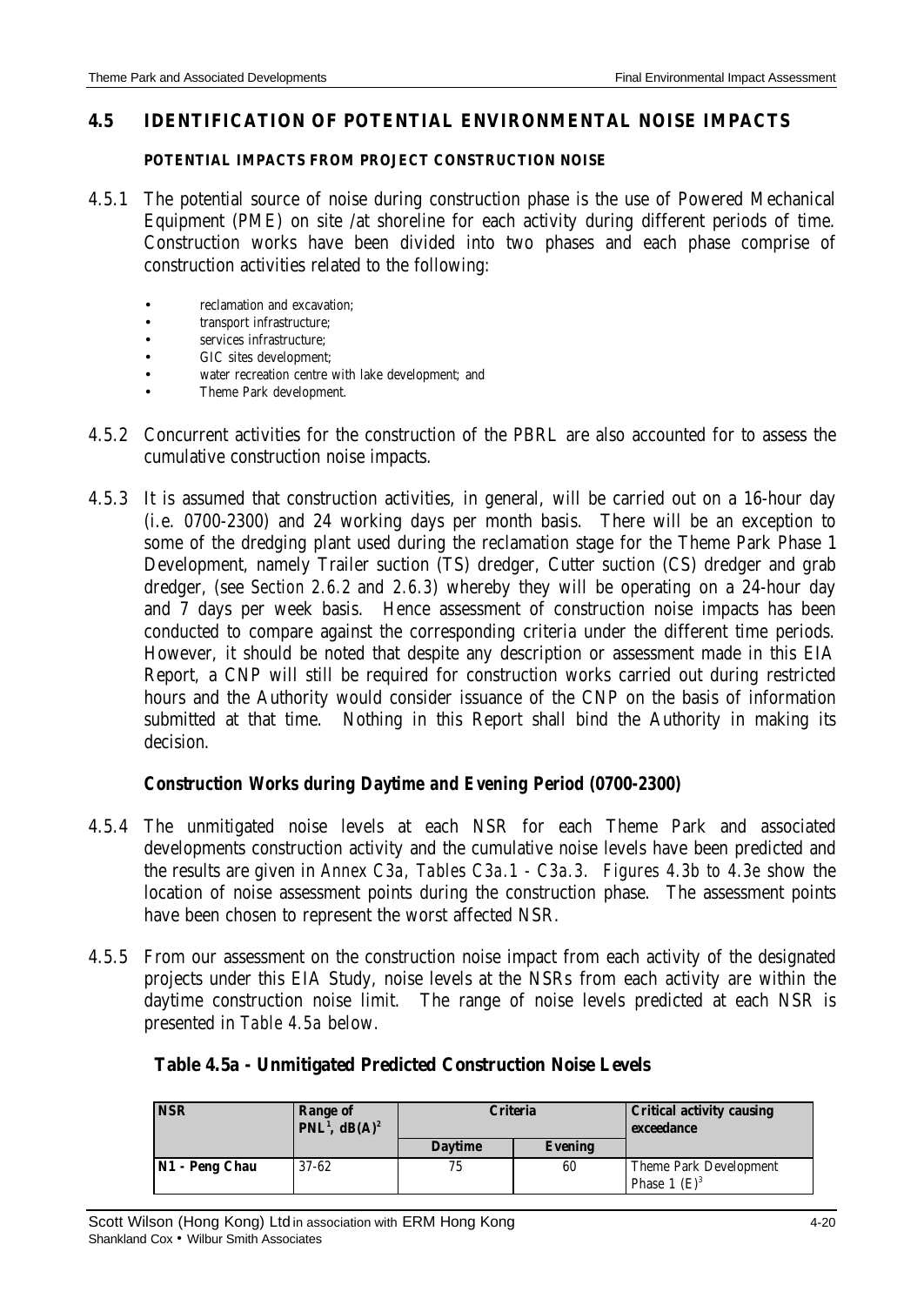| <b>NSR</b>                    | Range of<br>$PNL1$ , dB(A) <sup>2</sup> | <b>Criteria</b> |    | <b>Critical activity causing</b><br>exceedance                                                  |
|-------------------------------|-----------------------------------------|-----------------|----|-------------------------------------------------------------------------------------------------|
| N2 - Discovery Bay            | 36-64                                   | 75              | 60 | Theme Park Development<br>Phase 1 $(E)^3$                                                       |
| N3 - Luk Keng<br><b>Tsuen</b> | $70 - 75$                               | 75              | 65 | Cumulative impacts from<br>construction of Services<br>Infrastructure $(C)^3$ + PBRL<br>$(T)^3$ |

Note:

(1) PNL stands for Predicted Noise Level.

(2) The noise levels presented are the cumulative noise levels.

(3) Activity reference as shown in *Annex C3a, Tables C3a.1-C3a.3*.

- 4.5.6 As shown in *Table 4.5a*, no noise exceedance during daytime has been predicted at either Peng Chau (N1) or Discovery Bay (N2). However, exceedances in the range of 2-4 dB(A) have been predicted for evening time (i.e. 1900-2300). The critical construction stage identified to be causing the noise exceedances was related to the Theme Park Phase I Development. The construction for the Theme Park building/attraction and the hotels' superstructure were identified to be the most critical activities causing exceedances.
- 4.5.7 For Luk Keng Tsuen (N3), no noise exceedance was predicted for daytime. However, noise exceedances were predicted for evening time. The maximum noise exceedance was predicted to be 10 dB(A). From our assessment results, (details as shown in *Annex C3a*), individual construction activity does not give rise to noise exceedance except for the construction of services infrastructure, which was assumed to be built along roads alignment. Due to the close proximity of Luk Keng Tsuen to the proposed Access Road at Yam O, noise exceedance in 1 dB(A) was predicted from this activity. Moreover, cumulative noise impacts from the construction of services infrastructure and the construction for the PBRL have caused exceedance to the cumulative noise levels.
- 4.5.8 Judging from the large number of construction activities and construction equipment involved, noise impacts associated with the works would be likely. Effective mitigation measures and proper environmental control practice should be adopted in order to reduce the noise impacts from the works. Mitigation measures proposed to reduce the identified noise impacts during evening time period are discussed in *Section 4.6*.

### *Construction Works During Night-time (2300-0700)*

- 4.5.9 As mentioned above, the TS dredger, the CS dredger and the grab dredger will be operating on a 24-hour day and 7 days per week basis during the reclamation stage for the Theme Park Phase I Development. The construction activities involved include dredging and filling at Theme Park Phase I. The plant inventory specifically proposed for night-time activities and the associated SWLs are given in *Annex C4, Table C4.1*.
- 4.5.10 The predicted night-time noise levels at Peng Chau (N1) and Discovery Bay (N2) are presented in *Annex C4, Table C4.2*. As all the night-time construction activities are concentrated at Penny's Bay, there is no line of sight from Luk Keng Tsuen (N3) to these construction activities, hence Luk Keng Tsuen has been excluded from the night-time construction noise assessment. The range of unmitigated noise levels predicted at Peng Chau (N1) and Discovery Bay (N2) is presented in *Table 4.5b* below.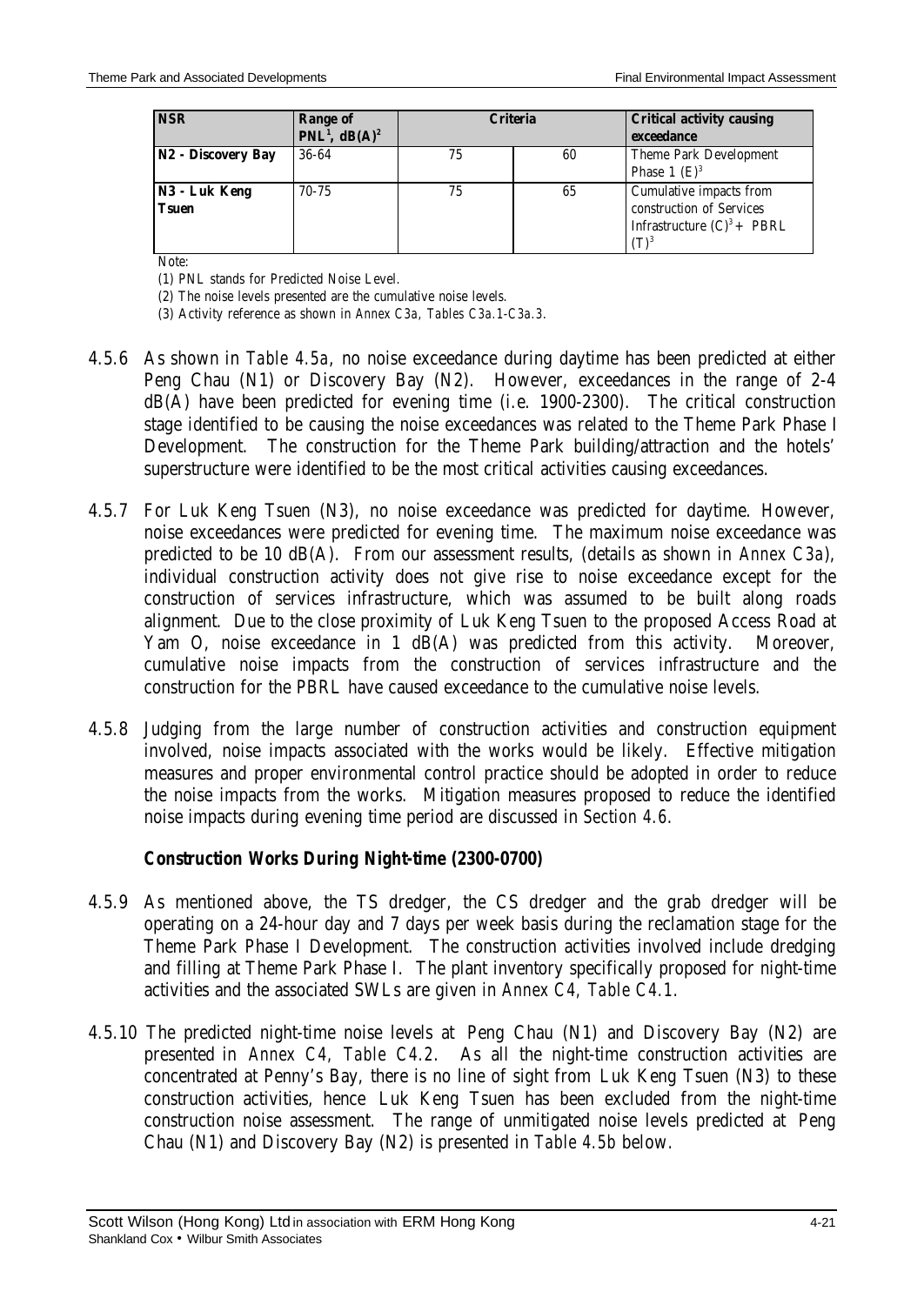| Table 4.5b - Unmitigated Predicted Night-time Construction Noise Levels |
|-------------------------------------------------------------------------|
|-------------------------------------------------------------------------|

| <b>NSR</b>         | Range of $PNL^1$ , $dB(A)^2$ Night-time criterion |    | <b>Critical Activity causing</b><br>exceedance |
|--------------------|---------------------------------------------------|----|------------------------------------------------|
| N1 - Peng Chau     | $37 - 43$                                         | 45 |                                                |
| N2 - Discovery Bay | $39-45$                                           | 45 |                                                |

Note:

(1) PNL stands for Predicted Noise Level.

(2) The noise levels presented are the cumulative noise levels.

4.5.11 As shown in *Table 4.5b*, no noise exceedance for night-time works were predicted at either Peng Chau (N1) or Discovery Bay (N2) from both individual activity and cumulative activities. No adverse noise impacts from night-time construction works are anticipated.

# *Construction Noise Impacts at Lantau North Country Park and the Proposed Country Park Extension Area*

- 4.5.12 Due to the large distance separating the existing Lantau North Country Park (N4-a) from the work sites (about 7 km), construction noise would not be perceptible. However, assessment has been done on the Proposed Country Park Extension Area (N4'b to N4'd) located at Tai Shan overlooking Penny's Bay.
- 4.5.13 Based on the findings from the PBRL EIA, *Annex M*, construction noise levels from the construction of the PBRL at the Proposed Country Park Extension Area (N4'-b, N4'-c and N4'-d) have been predicted to be in the range from 49 dB(A) to a maximum of 64 dB(A). With the addition of other concurrent Theme Park and associated developments construction activities, predicted noise levels will only be slightly higher as most other construction sites are located far away from the Proposed Country Park Extension Area. As there are currently no camp grounds or hiking trails in the extension area fronting Penny's Bay, it is likely that there will be very few, if any, visitors using this area. Construction noise impacts are therefore regarded as minimal.
- 4.5.14 Since the Proposed Country Park Extension Area adjacent to Penny's Bay would not normally be expected to have visitors after dark, night-time construction noise impacts from the Penny's Bay dredging and filling works during Phase I Theme Park Development on the Proposed Country Park Extension Area is not anticipated.

#### **POTENTIAL IMPACTS FROM RAILWAY NOISE**

- 4.5.15 Findings from the PBRL EIA, *Annex M*, showed that an Leq, 30min of 45 dB(A) has been predicted for the nearest NSR at Luk Keng Tsuen as a result of 30 train movements per hour assuming that 8-car trains will be used as a worst case. During the initial operation (but assuming the same worst case number of movements), the predicted noise level Leq,  $30$ min will be 42 dB(A) with 4-car trains upon commencement of operations. The Leq, 24hour noise level would be at least 1 dB(A) lower assuming a similar peak headway for a total of 18 hours on any one day. The calculated Lmax level at Luk Keng Tsuen is 55 dB(A). All the predicted values comply with the NCO and EIAO-TM noise limit and adverse noise impact at Luk Keng Tsuen is not expected.
- 4.5.16 A cumulative LAeq, 30min level of 55 dB has been predicted for Luk Keng Tsuen, taking account of the noise from Airport Express Line (AEL), Tung Chung Line (TCL) and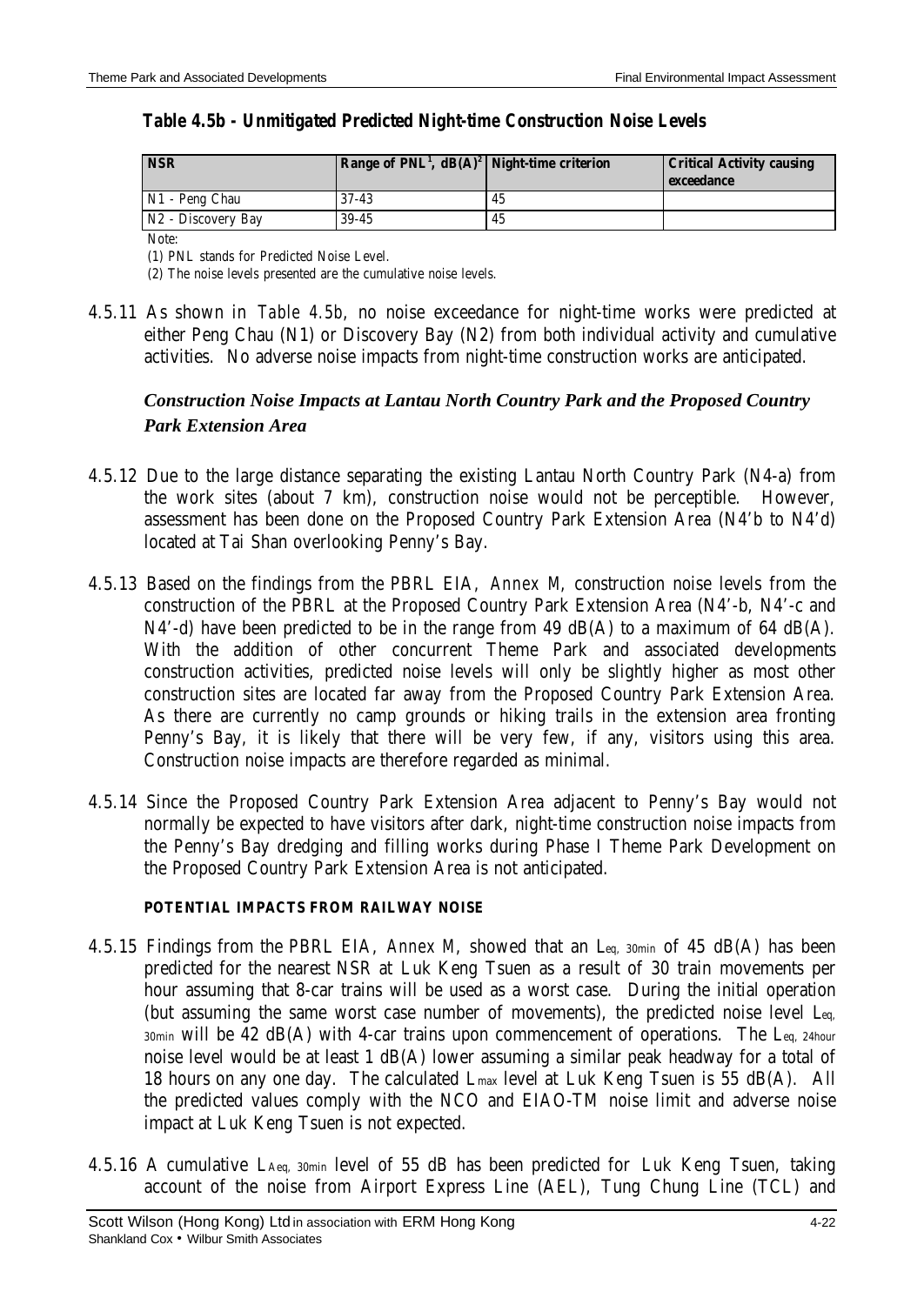PBRL. The calculated LAmax level at Luk Keng Tsuen is 72 dB. Noise from the operational trains of AEL and TCL would be predominant at Luk Keng Tsuen. All the predicted values comply with the NCO and EIAO-TM requirements.

- 4.5.17 It is anticipated that due to the large distance of the existing Lantau North Country Park (N4-a) from the rail track, railway noise impact would not be perceptible. However, assessment has been done on the Proposed Country Park Extension Area (N4'-b to N4'-d) located at Tai Shan overlooking Penny's Bay.
- 4.5.18 Predicted LAeq,30min level at the Proposed Country Park Extension Areas from the operation of the PBRL is in the range of 49 to 56 dB, with Lmax level ranges between 57 to 65  $dB(A)$ .
- 4.5.19 The PBRL EIA concludes that the rail line will not generate adverse environmental noise impacts to the NSR; *Annex M* provides further details.

#### **POTENTIAL IMPACTS FROM FIXED PLANT NOISE**

4.5.20 It is anticipated that due to the large distance of the existing Lantau North Country Park (N4-a) from Penny's Bay, fixed plant noise would not be perceptible. However, assessment has been done on the Proposed Country Park Extension Area N4'-b to N4'-d located at Tai Shan overlooking Penny's Bay.

### *Theme Park Operation*

- 4.5.21 The Theme Park operation noise levels at residential NSRs at Peng Chau and Discovery Bay and at points within the Proposed Country Park Extension Area have been estimated as described in *Section 4.4.3*.
- 4.5.22 The results of these noise predictions are summarised in *Table 4.5c* below.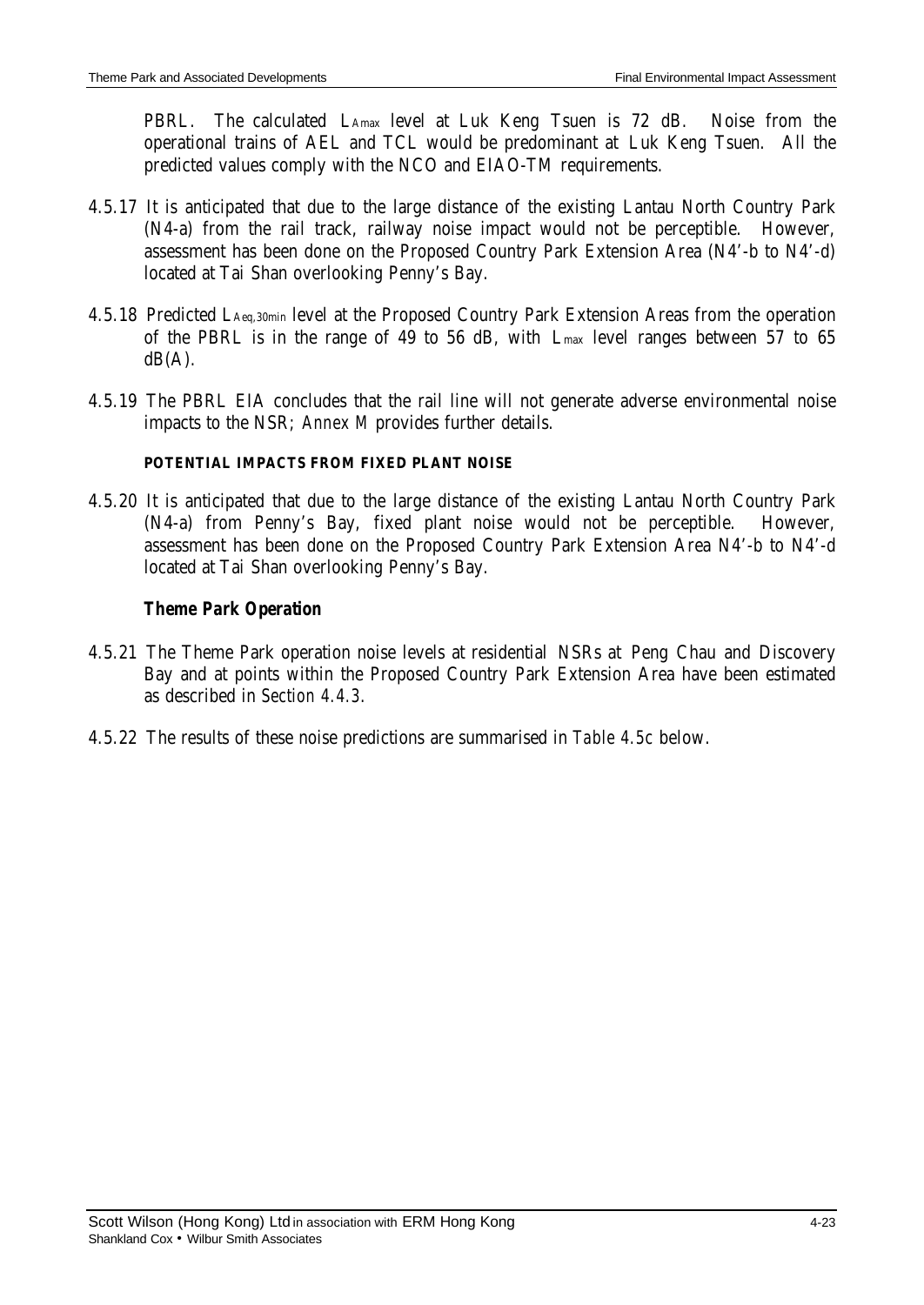| <b>Noise Impact</b>          | <b>Theme Park Noise Levels</b> |                               |              | <b>EIAO TM Noise Criteria</b> |                                     |
|------------------------------|--------------------------------|-------------------------------|--------------|-------------------------------|-------------------------------------|
| <b>Assessment Location</b>   |                                | (L <sub>Aeq</sub> , 30min dB) |              | (L <sub>Aeq</sub> , 30min dB) |                                     |
|                              | <b>Phase I</b>                 | <b>Phase II</b>               | <b>Total</b> | Day/Evening<br>(0700 to 2300) | <b>Night-time</b><br>(2300 to 0700) |
| N1-a - Peng Chau             |                                |                               |              |                               |                                     |
| (Tai Lei)                    | 42                             | 40                            | 44           | 50                            | 45                                  |
| N2-a - Discovery Bay         |                                |                               |              |                               |                                     |
| (Tai Pak Tsui)               | 43                             | 39                            | 44           | 50                            | 45                                  |
| <b>Proposed Country Park</b> |                                |                               |              |                               |                                     |
| Extension (N4'c)             | 62                             | 55                            | 62           | N/A                           | N/A                                 |
| Proposed Country Park        |                                |                               |              |                               |                                     |
| Extension (N4'd)             | 67                             | 57                            | 67           | N/A                           | N/A                                 |

#### **Table 4.5c - Potential Noise Impacts of Theme Park Operations (Phases I and II)**

Note: In predicting Theme Park noise levels at NSRs and the Proposed Country Park Extension Area, atmospheric absorption was accounted for, as were earth berm/hotel shielding and facade/hillside reflection, as appropriate.

- 4.5.23 It is seen from *Table 4.5c* that the total projected Phase I and Phase II Theme Park operation noise levels at both Peng Chau and Discovery Bay are LAeq,30min 44 dB, respectively. These noise levels then comply with the daytime/evening fixed plant planning limit of LAeq,30min 50 dB (established in *Section 4.3.3*) as well as the night-time limit of LAeq,  $30$ min  $45$  dB.
- 4.5.24 For general information it may be useful not just to examine the statutory Leq values but also look at the Lmax levels. Based on the measured Lmax levels as provided by HKITP on various rides and attractions of the Anaheim, California facilities, it has been predicted that the Lmax level as perceived at Peng Chau will be around 60 dB(A). A similar Lmax level is also anticipated at Discovery Bay due to the noisiest rides.

### *Penny's Bay Gas Turbine Plant (GTP)*

- 4.5.25 The distance from the Penny's Bay Gas Turbine Plant to the nearest point within the hotel zone is approximately 1300 m. Based on the reference source level of 75 dB(A) at the plant site boundary (see *Section 4.4.3*), the essentially steady power plant noise levels at the closest point within the hotel zone is projected to be approximately 55 dB(A). This noise level is for reference only as the hotels would not rely upon openable windows for ventilation and consequently the impact on the guests therein would be minimal.
- 4.5.26 In calculating these noise levels,  $a + 3$  dB(A) facade reflection correction was applied at the hotel location. While no screening factors were included in the above predictions, it is expected that noise levels at the receiver location will be further reduced due to the screening provided by the 9 m earth berm and by structures within the Theme Park itself. Further, as rooms of the hotels will not rely upon openable windows for ventilation, noise impacts from the power station will not provide any noise constraint at this location.
- 4.5.27 The distance from the Penny's Bay GTP to the nearest point at the boundary of the Proposed Country Park Extension Area (N4'-c) is about 860 m. The power plant noise level predicted at this point is approximately 59 dB(A).

### *(Utility Yard) Sewage Pumping Station*

4.5.28 From Utility Yard, given the relatively large distances (2.8 to 3.2 km) to the NSRs in the present case, sewage pumping noise levels will not then even approach the EIAO-TM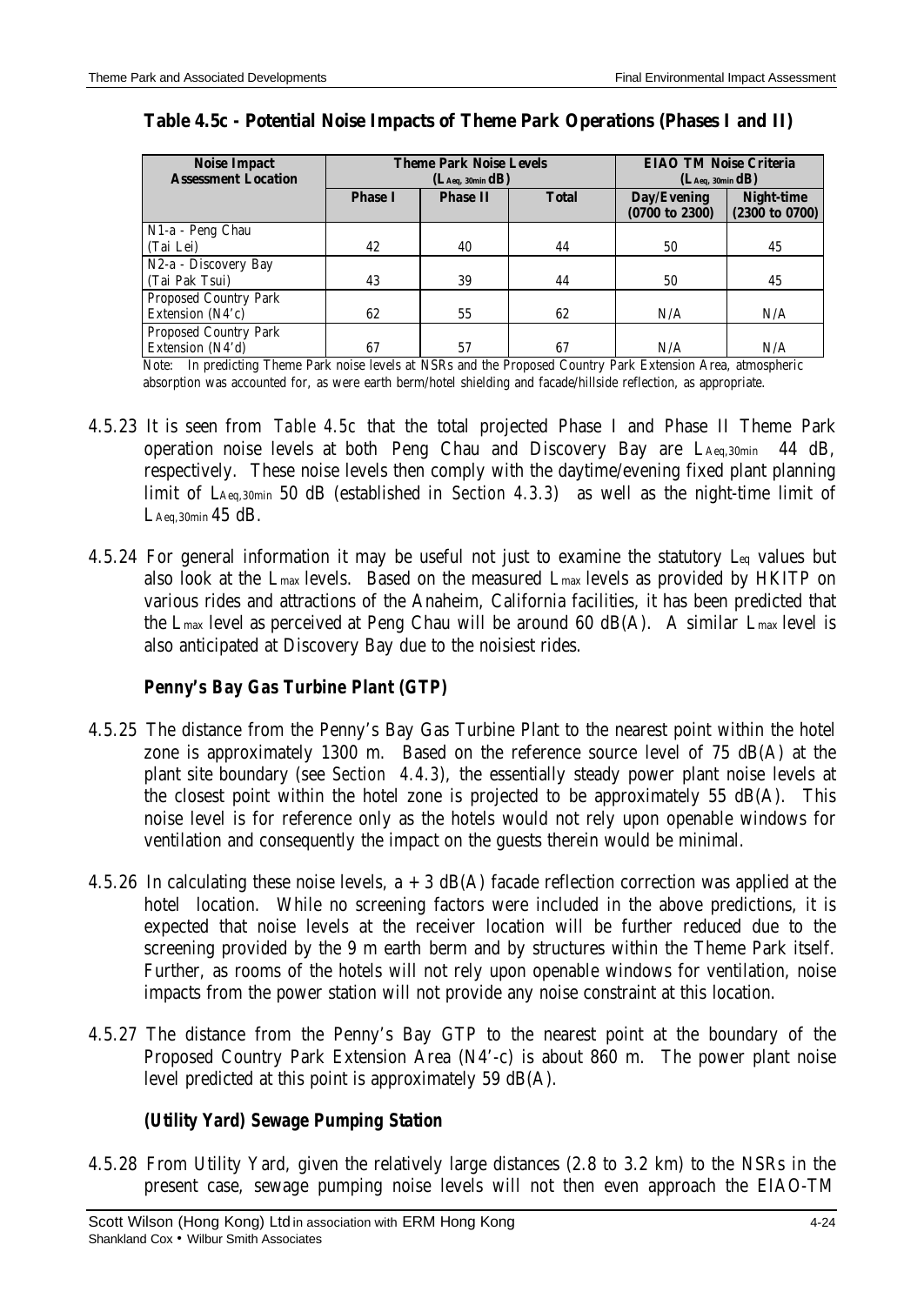limits. Further, Theme Park visitors will be effectively shielded from any sewage pumping station noise by the 9 m earth berm. In addition, noise emitted from the pumping facilities could further be minimised by incorporating acoustic design, such as installing silencers to the intake and exhaust air openings.

4.5.29 Given its large separation distances from the Proposed Country Park Extension Area and the fact that most of the equipment would be located within the station building, noise impact at the Proposed Country Park Extension Area are likely to be minimal.

# *Fixed Plant of Penny's Bay Rail Link*

4.5.30 The required plant and tunnel ventilation equipment will be designed by the PBRL operator, MTRC, to ensure that the noise levels at any NSR will be 5 dB lower than the NCO criteria. This will be easily achieved by adoption of good engineering practice, the given large distance separation between the alignment and the nearest NSRs, and the provision of 9 m earth berm next to the proposed railway.

# *Public Transport Interchanges*

- 4.5.31 The effective SWLs measured by the EIA Study Team at some of the larger PTIs in Hong Kong (e.g. Kwun Tong and Shing Tak Centre) during the morning peak, afternoon peak and evening were L<sub>Aeq</sub> 110, 109 and 105 dB(A) respectively<sup>(1)</sup>. . Using these measured SWLs, PTI noise levels have been projected at the four NSRs at Peng Chau, Discovery Bay, Luk Keng Tsuen and the Proposed Country Park Extension Area and are shown in *Table 4.5d*.
- 4.5.32 When assessing the Penny's Bay PTI, the projections have included a 5 dB(A) screening factor for the noise shielding which will be provided by the Theme Park buildings, earth berms and hotels to be located between the PTI and the NSRs at Peng Chau and Discovery Bay. Due to elevated location of the Proposed Country Park Extension Area, no such shielding factors were applied in its case.  $A + 3$  dB(A) factor has been applied for building facade reflections in the case of the two residential NSRs (Peng Chau and Discovery Bay) and for sloped ground (hillside) reflections in the case of the Proposed Country Park Extension Area.
- 4.5.33 No screening factor for the noise shielding has been included for the Yam O Temporary PTI assessment at Luk Keng Tsuen since operation of this PTI precede the construction of the Theme Park Gateway, which was proposed to be located between the PTI and Luk Keng Tsuen. Although some of the area at the Proposed Country Park Extension Area will be facing the Yam O Temporary PTI, noise impact at this NSR has not been assessed due the large separation distance between the noise source and the receiver. Luk Keng Tsuen remained as the worst affected NSR.
- 4.5.34 The results of *Table 4.5d* show that the noise from both the Penny's Bay PTI and the Yam O Temporary PTI will be far below the appropriate reference criteria at the three residential NSRs. Projected noise levels at the Proposed Country Park Extension Area are

 $\overline{a}$ 

<sup>(1)</sup> Measurements conducted by ERM in conjunction with a study on PTI emissions in 1998/99.

Scott Wilson (Hong Kong) Ltd in association with ERM Hong Kong **Fig. 10.13 and 125** 4-25 Shankland Cox • Wilbur Smith Associates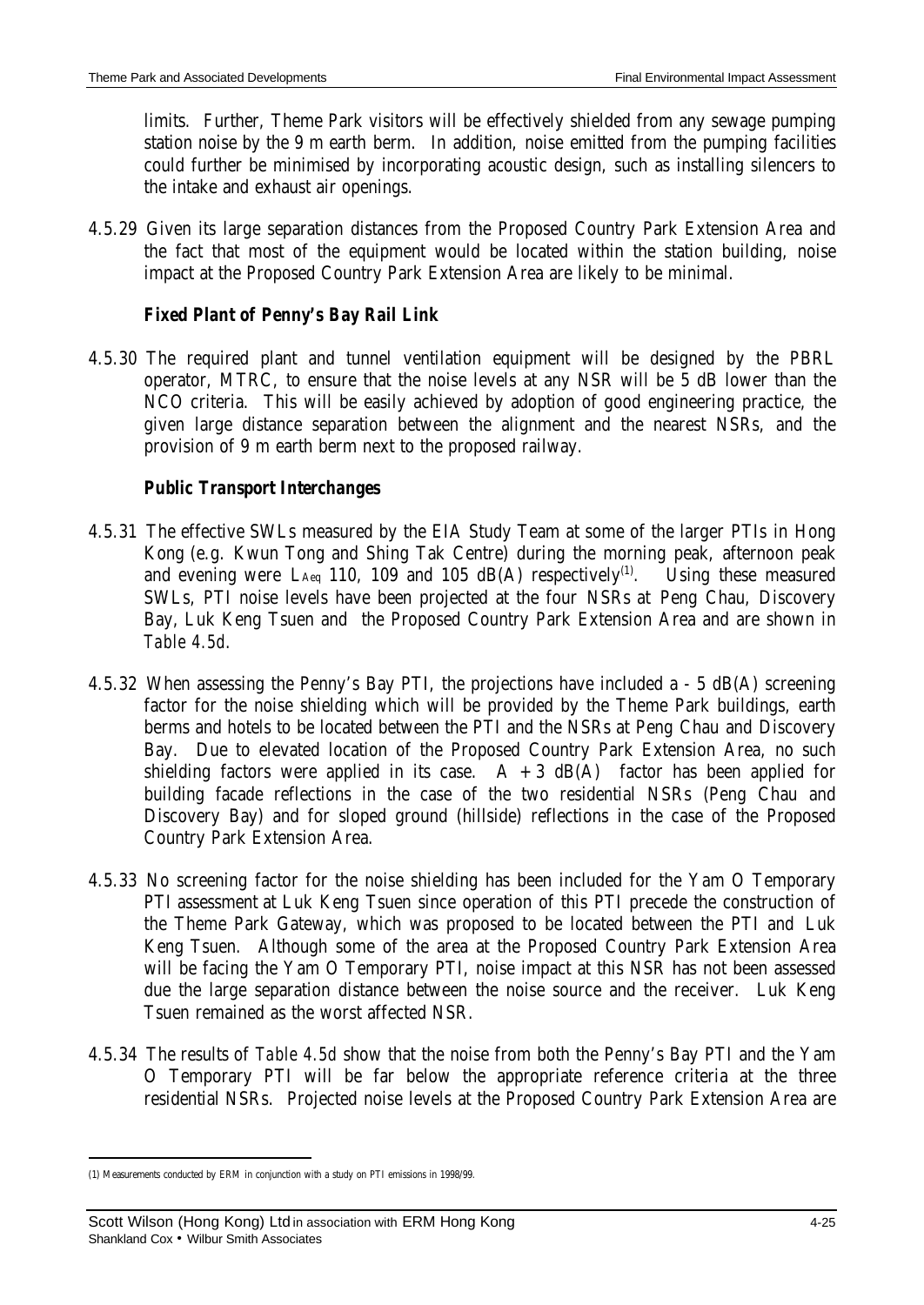expected to be similar to, or less than, the normal background noise levels due largely to natural sources.

| <b>Time Period</b> | <b>Predicted Noise Levels (1)</b><br>(L <sub>Aeq</sub> , 30min dB) |                                  |                                           | <b>Reference Noise</b><br>$Criterion^{(2)}$       |       |
|--------------------|--------------------------------------------------------------------|----------------------------------|-------------------------------------------|---------------------------------------------------|-------|
|                    | <b>Peng Chau</b><br>$(N1-a)$                                       | <b>Discovery Bay</b><br>$(N2-a)$ | <b>Luk Keng</b><br><b>Tsuen</b><br>(N3'b) | <b>Country Park</b><br><b>Extension</b><br>(N4'c) |       |
| AM Peak            | 30                                                                 | 30                               | 44                                        | 43                                                | 50/60 |
| PM Peak            | 29                                                                 | 29                               | 43                                        | 42                                                | 50/60 |
| Evening            | 25                                                                 | 25                               | 39                                        | 38                                                | 50/60 |

# **Table 4.5d - Projected Noise Impacts from Operation of Penny's Bay PTI and Yam O Temporary PTI**

Note:

- (1) A shielding factor of 5dB(A) was applied to the PTI noise levels as projected at Peng Chau and Discovery Bay. However, atmospheric absorption was conservatively neglected.
- (2) The criterion of 50 dB(A) is used for Peng Chau and Discovery Bay while 60 dB(A) is used for Luk Keng Tsuen. There is no specific criteria for country park.

# *Vehicle Parking Areas*

4.5.35 Two vehicle parking areas are to be located immediately north of the two Theme Park areas and the Penny's Bay Rail Link. However, because of the relatively low speeds at which vehicles are required to travel in such facilities, the vehicle parking areas are not considered to represent significant sources of Project operational noise when compared, for example, with the access roads leading to and from these parking lots and the hotel areas (Roads P1, P2, D1 and D2).

# *Future Container Terminal Development*

4.5.36 As the hotels at the Theme Park will not rely on openable windows for ventilation, potential noise impacts from the operation of the future Container Terminal development on the hotels will be minimal.

# *Water Recreation Centre (WRC)*

4.5.37 The proposed water recreation centre will include a boating facility, changing rooms, restaurants and canteens and canteens, etc. Secondary uses may include storage, kitchens and food preparation areas, etc. In view of the proposed uses of the WRC, it is expected that noise emitted from its operation would be minimal.

# *Cumulative Noise Levels from all Fixed Plant Sources*

4.5.38 Theoretically the noise contributions from all fixed plant sources could be summed and the cumulative impacts assessed at sensitive locations such as Peng Chau and Discovery Bay. However, as most of these sources will be located north of the Theme Park (and thereby shielded by the boundary berm and buildings within the Theme Park) and they are of much smaller scale (both physically and relative to acoustical intensity), their contributions to the overall resultant noise climate will be minimal as compared to the operational noise of the Theme Park and its associated developments.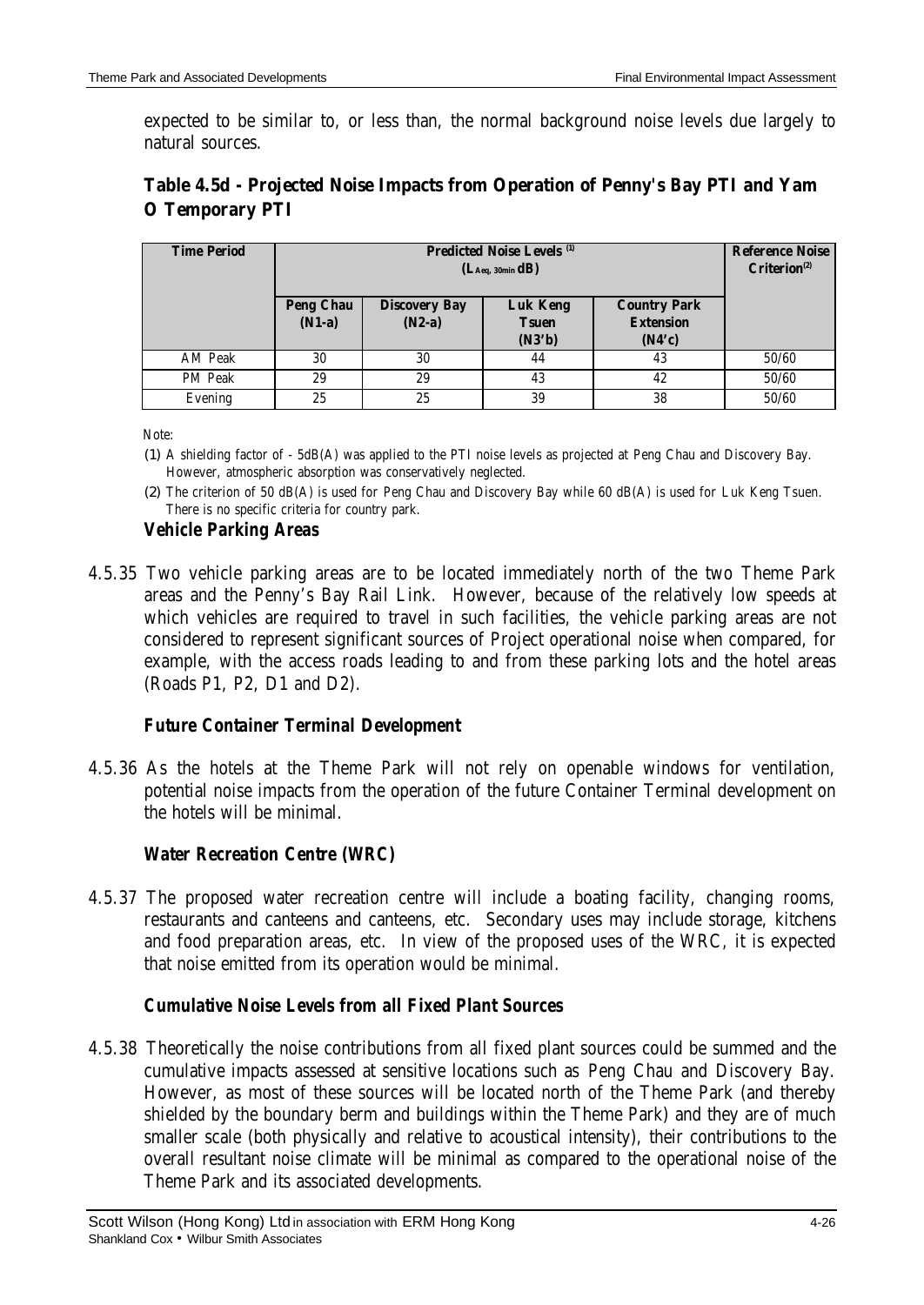4.5.39 To illustrate this effect, the occasional operational noise from the GTP could be taken as an example. Just accounting for distance effect, the approximate 3 km separation between the GTP and Peng Chau will offer more than 40 dB attenuation and thus it will not have any additive effects to the noise climate.

# *Fireworks Displays*

- 4.5.40 As discussed in *Section 4.4.3*, fireworks displays to be presented at the Theme Park have not yet been developed in any detail. However, the EIA Study Team has obtained, during a specially-staged demonstration, representative source noise data covering the range of fireworks types that could be considered for use in Hong Kong.
- 4.5.41 The relevant individual source noise data obtained were used to compute the resultant noise picture of a 5-minute mid-level (approximately 100 m in height) fireworks show (see *Annex C7*). It has been demonstrated that the LAeq, 15 min 55 dB limit could be met while taking a good mixture of various fireworks items considered appropriate for the Hong Kong situation.
- 4.5.42 In the absence of even preliminary designs of the fireworks displays at this stage, the EIA Study Team has demonstrated and illustrated one possible scenario. In the process of deriving the detailed design of the fireworks show, it would be necessary to ensure the noise emission from the actual show would correspond and not exceed those contained in this assessment.
- 4.5.43 For information, to supplement the equivalent noise level, it is also anticipated that maximum levels of up to approximately 85 dB(A) would be perceived at relevant NSRs in Peng Chau and Discovery Bay. Such maximum levels are from the effects related to individual fireworks items, and would resemble to that of a diesel powered golf cart (used extensively at Discovery Bay for transportation purposes) passing at a distance of 5 m approximately.
- 4.5.44 It is noted that in addition to the mid-level fireworks shows, there are also ground or low level shows which are associated with regular Theme Park activities and attractions. But as these shows are of such heights that are close to the ground, the associated noise will be adequately screened by buildings and structures within the Theme Park itself. It is anticipated that noise from ground or low level fireworks shows would be merged into the general operational noise of the Theme Park and could hardly be distinguished from it.

#### **ROAD TRAFFIC NOISE**

- 4.5.45 There are three Designated Projects under the category of roads in this EIA. These are: CKWLR, Road P2 and the Resort Roads (the road sections covered have been addressed in *Section 4.1*) and they have all been assessed accordingly.
- 4.5.46 Traffic noise levels have been calculated at three assessment points at the Proposed Lantau North Country Park Extension Area. For Peng Chau, Discovery Bay, Luk Keng Tsuen and the existing Lantau North Country Park, traffic noise was not assessed as no impacts were anticipated due to large separation distances (for example, around 4 km between CKWLR and Peng Chau or Discovery Bay) and the very substantial terrain screening the proposed road network from the sensitive receivers.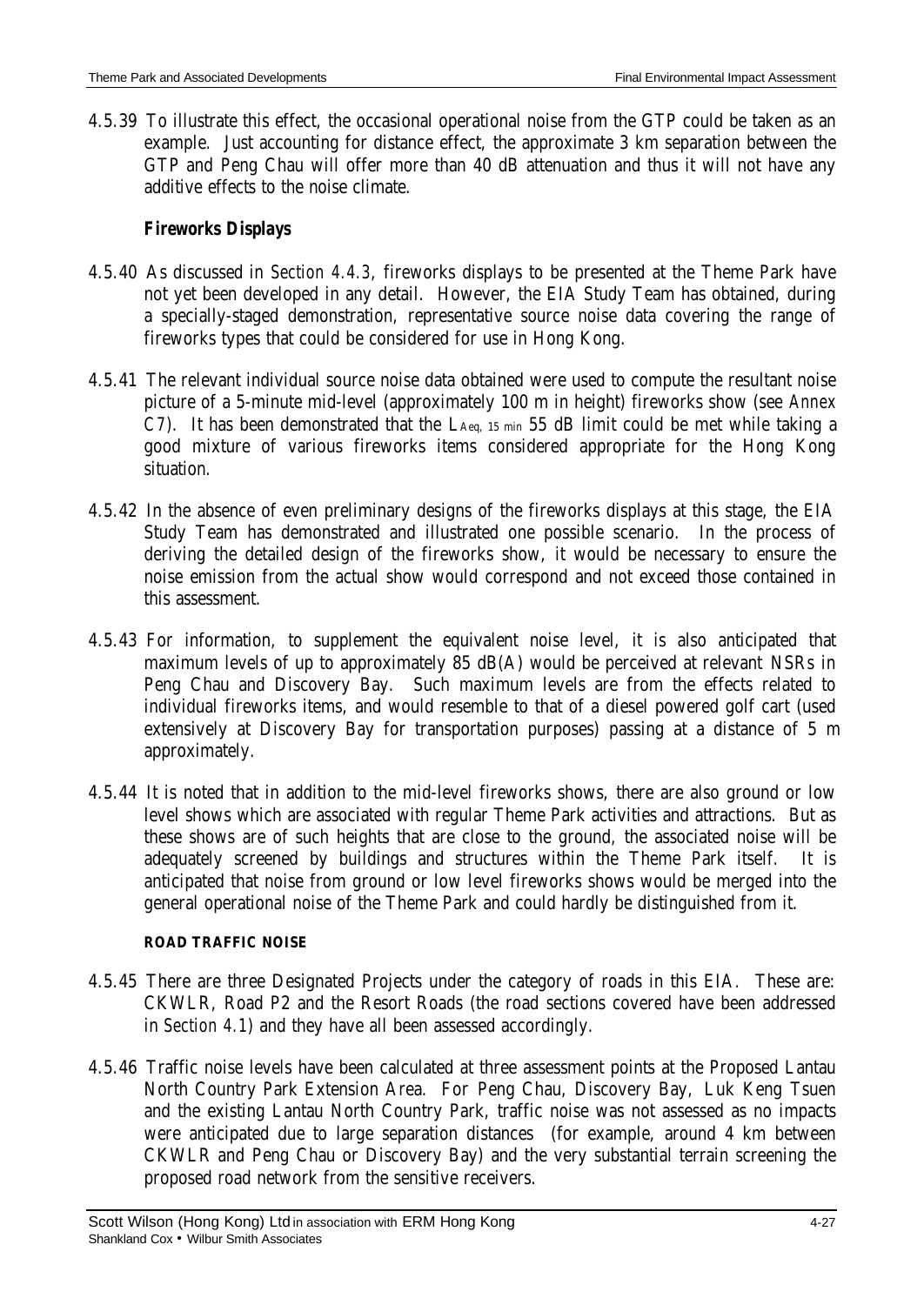4.5.47 The noise levels predicted at each assessment point are presented in *Table 4.5e*.

| Table 4.5e - Predicted Road Traffic Noise Levels |  |
|--------------------------------------------------|--|
|--------------------------------------------------|--|

| <b>Assessment Points</b> | <b>Predicted Noise Levels (L10 dB(A))</b> |
|--------------------------|-------------------------------------------|
| $N4' - h$                | 70                                        |
| $N4'-c$                  | -67                                       |
| $N4'-d$                  | 40                                        |

4.5.48 *Table 4.5e* shows that the predicted road traffic noise levels along the boundary of the Proposed Country Park Extension Area fall within the range of 40 dB(A) to 70 dB(A).

#### **4.6 MITIGATION OF ADVERSE CONSTRUCTION NOISE IMPACTS**

- 4.6.1 Noise emissions from construction activities can be minimised through good site practice, selecting quiet plant, adopting quieter working methods, erection of barriers to screen the noise source, where appropriate, and posing restriction on the use of noisy equipment. The recommended mitigation measures detailed in this section should be incorporated into the Contract Specification in order to ensure the environmental performance of construction works.
- 4.6.2 The Contractor may develop a different package of environmental control measures to meet the required noise standards, but the following illustrates a feasible approach to mitigate the predicted noise impacts during the construction phase:

#### *Good Site Practice*

- 4.6.3 The construction activities being undertaken in this Project are unlikely to give rise to adverse daytime noise impacts to the surrounding environment as concluded in the preceding section. Specific mitigation measures for daytime construction works are, therefore, not required. However, the Contractor will be required to adopt good site practice and maintain proper on-site management in order to minimise noise emissions from the works during all times. The following measures are recommended:
	- Only well-maintained plant should be operated on-site and plant should be serviced regularly during the construction works;
	- Machines and plant that may be in intermittent use should be shut down between work periods or should be throttled down to a minimum;
	- Silencers or mufflers on construction equipment should be utilised and be properly maintained during the construction works;
	- Mobile plant should be sited as far away from NSRs as possible; and
	- Material stockpiles and other structures should be effectively utilised, where practicable, to screen noise from on-site construction activities.
- 4.6.4 Although it is difficult to quantify the level of noise reduction achieved from incorporation of these elements, the environmental performance of the works would be improved with these control measures.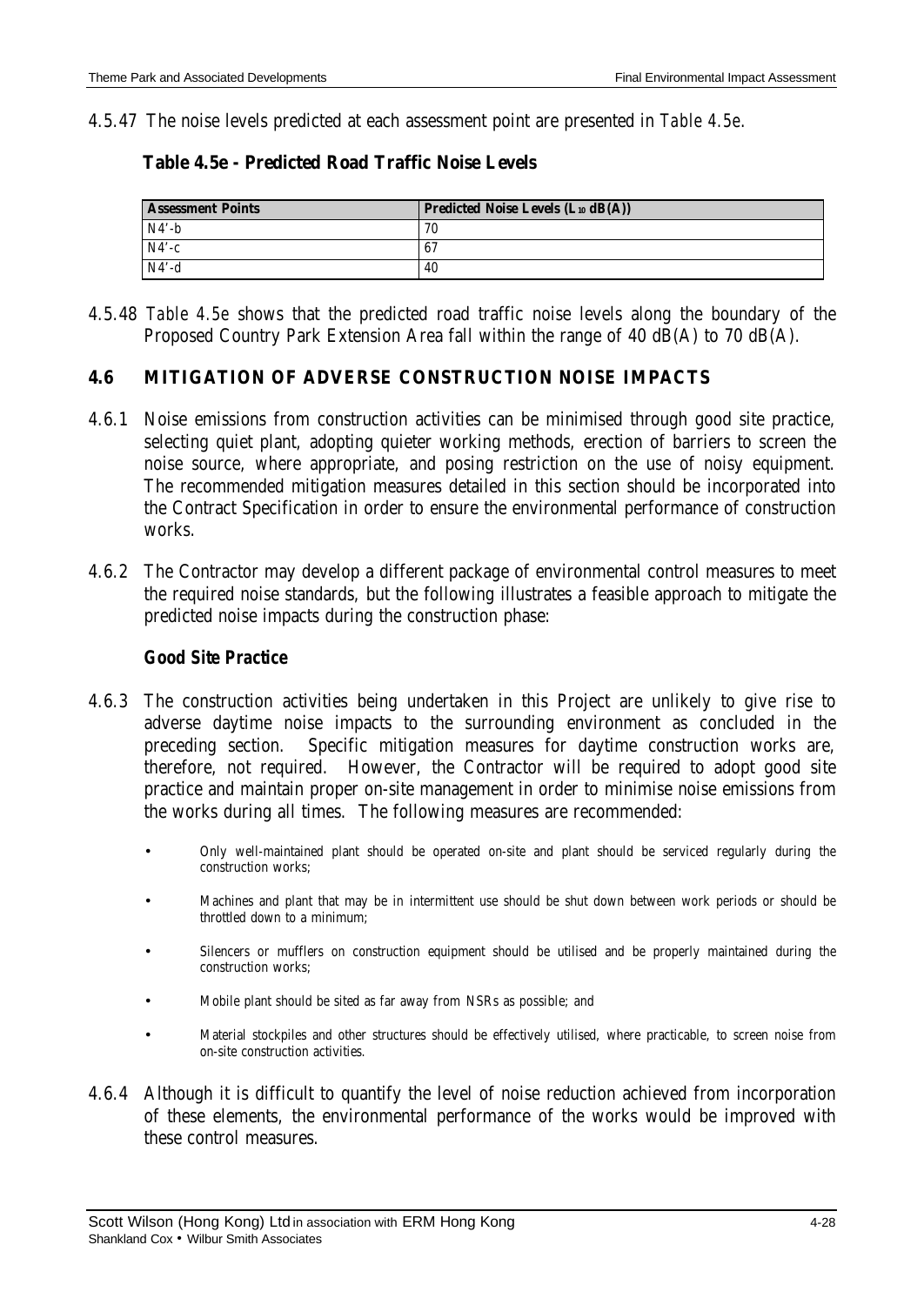#### *Selecting Quieter Plant for Evening Time Works*

- 4.6.5 The use of quiet plant is identified to be a feasible solution to tackle the adverse impacts associated with the evening time construction works. The Contractor may be able to obtain particular models of plant that are quieter than standard types given in GW-TM. The benefits achievable in this way will depend on the details of the Contractors' chosen methods of working, and it is considered too restrictive to specify that a Contractor has to use specific items of plant for the construction operations. It is therefore both preferable and practical to specify an overall plant noise performance specification to apply to the total SWL of all plant to be used on site so that the Contractor is allowed some flexibility to select plant to suit his needs.
- 4.6.6 Quiet plant is defined as PME whose actual SWL is less than the value specified in GW-TM for the same piece of equipment. Examples of SWLs for specific silenced PME taken from a British Standard, namely *Noise Control on Construction and Open Sites, BS5228: Part 1: 1997*, which are known to be used are given in *Table 4.6a*.

| <b>PME</b>             | BS5228 Table no. | Ref no.          | SWL, dB(A) max |
|------------------------|------------------|------------------|----------------|
| <b>Breaker</b>         | C.2              | 10               | 110            |
| <b>Dozer</b>           | C.9              | $\boldsymbol{2}$ | 104            |
| Mobile Crane           | C.7              | 114              | 101            |
| Concrete Pump          | C.6              | 22               | 106            |
| Dump truck             | C.9              | 27               | 105            |
| Excavator/Loader       | C.3              | 97               | 105            |
| Generator              | C.7              | 62               | 100            |
| Lorry                  | C.8              | 16               | 108            |
| Concrete truck (mixer) | C.6              | 35               | 100            |
| Grader                 | C.9              | 11               | 110            |
| Road Roller            | C.8              | 27               | 104            |
| <b>Poker Vibrator</b>  | C.6              | 32               | 100            |

*Table 4.6a - Sound Power Levels for Specific Silenced PME*

- 4.6.7 It should be noted that various types of silenced equipment can be found in Hong Kong. However, the EPD, when processing a CNP application, will apply the noise levels contained in the GW-TM, unless the noise emission of a particular piece of equipment can be validated.
- 4.6.8 The mitigated noise levels at each NSR for each Theme Park and associated developments construction activity and the cumulative noise levels have been predicted and the details are given in *Annex C3b, Tables C3b.1 - C3b.3*. The range of noise levels predicted is presented in *Table 4.6b* below.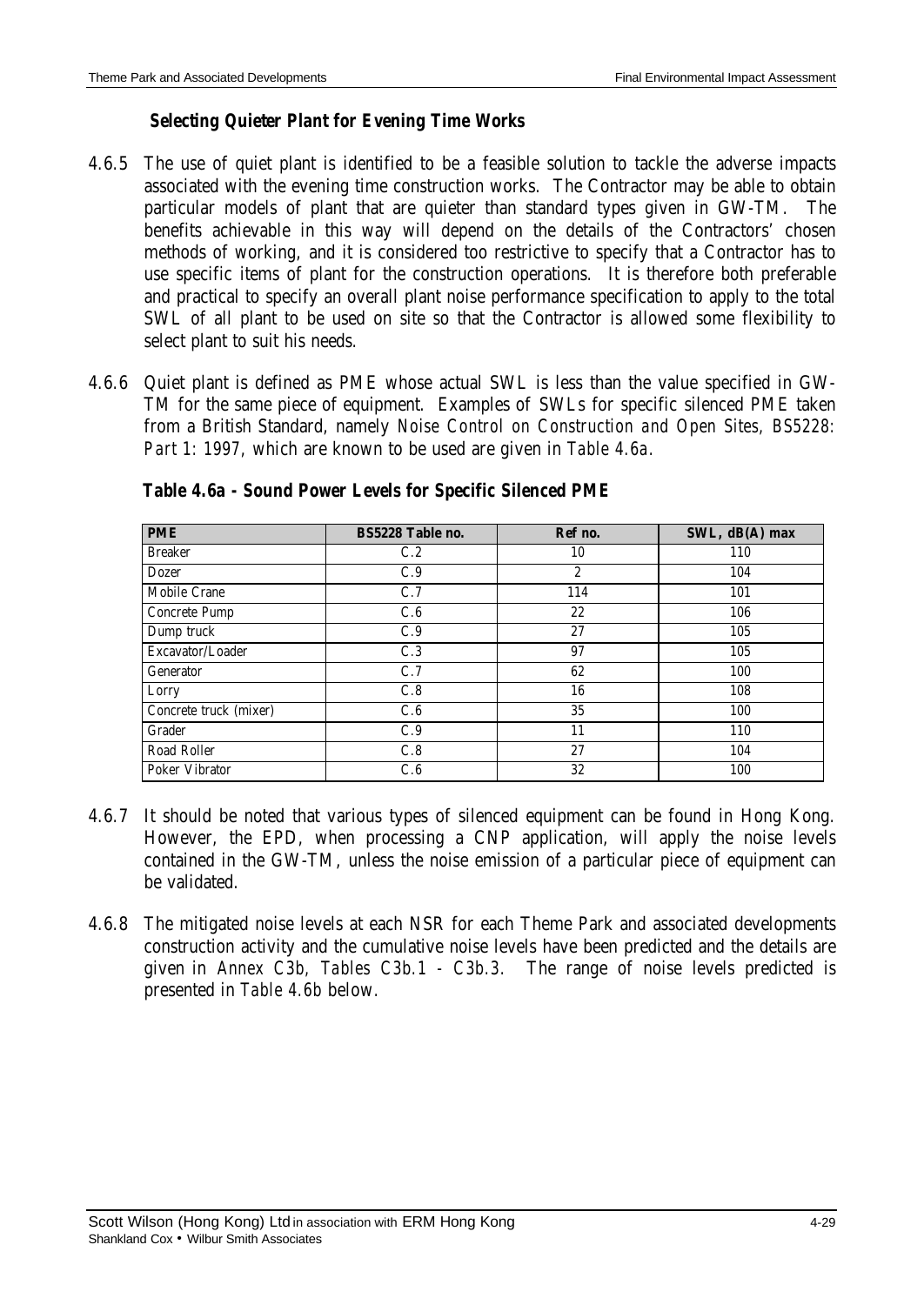| <b>NSR</b>          | Range of $PNL1$ , dB(A) <sup>2</sup> | <b>Evening time Criterion</b> | <b>Critical activity causing</b><br>exceedance                                              |
|---------------------|--------------------------------------|-------------------------------|---------------------------------------------------------------------------------------------|
| N1 - Peng Chau      | 29-59                                | 60                            |                                                                                             |
| N2 - Discovery Bay  | 28-60                                | 60                            |                                                                                             |
| N3 - Luk Keng Tsuen | 62-68                                | 65                            | Cumulative impacts from<br>construction of services<br>infrastructure $(C)^3$ + PBRL<br>(ፐ) |

#### **Table 4.6bPredicted Evening Construction Noise Levels - with the use of quiet plant**

Note:

(1) PNL stands for Predicted Noise Levels.

(2) The noise levels presented are the cumulative noise levels.

(3) Activity Reference as shown in *Annex C3b, Tables C3b.1-C3b.3.*

- 4.6.9 As shown in *Table 4.6b,* with the use of quiet plant, the noise exceedances (2-4 dB(A) without mitigation measures) during evening time at Peng Chau (N1) and Discovery Bay (N2) have been reduced to within the 60 dB(A) criterion.
- 4.6.10 For Luk Keng Tsuen (N3), with the implementation of quieter plant, the maximum noise level was reduced from 75 dB(A) to 68 dB(A). The noise exceedances in the range from 1  $dB(A)$  to 3  $dB(A)$  were mainly due to the concurrent construction works for the services infrastructure and the PBRL.
- 4.6.11 In order to reduce the noise levels at Luk Keng Tsuen (N3) to comply with the evening 65 dB(A) criterion, further noise mitigation measures have been considered. The erection of noise barriers at places, where appropriate, has been considered.

### *Use of Temporary and Movable Noise Barriers for Evening Time Works*

- 4.6.12 In general, purpose-built noise barriers or screens constructed of appropriate material to be located close to operating PME could give a noise reduction of up to 5 dB(A) (estimated in accordance with the GW-TM). This level of noise reduction could also be achieved by erecting temporary noise barriers along active work sites. Certain types of PME, such as generators, can be completely screened giving a total noise reduction of 10 dB(A) or more.
- 4.6.13 It is anticipated that a movable noise barrier with a suitable footing and a small cantilevered upper portion can be located within a few metres of a static plant and within about 5 m of more mobile equipment such as excavator and mobile crane etc., such that the line of sight could be blocked by the barriers viewed from the NSRs. The estimated noise reduction by means of screening, provided that the barriers are carefully located, can provide at least 10  $dB(A)$  noise attenuation for static plant and 5  $dB(A)$  for mobile plant. The noise screening benefit for each plant considered in this assessment is listed below:
	- Stationary Plant assuming 10 dB(A) reduction: poker vibrator, concrete pump and generator; and
	- Mobile Plant assuming 5 dB(A) reduction: excavator, grader, road roller, mobile crane and concrete truck.
- 4.6.14 The predicted noise levels with the use of quiet plant and barriers for evening time works to reduce the identified noise impacts associated with the works are presented in *Annex C3b, Tables C3b.1 - C3b.3* and *Annex C3c, Table c3.1*. Full compliance to the evening 65 dB(A) criterion at Luk Keng Tsuen (N3) was then achieved. The noise levels predicted were in the range 58-64 dB(A).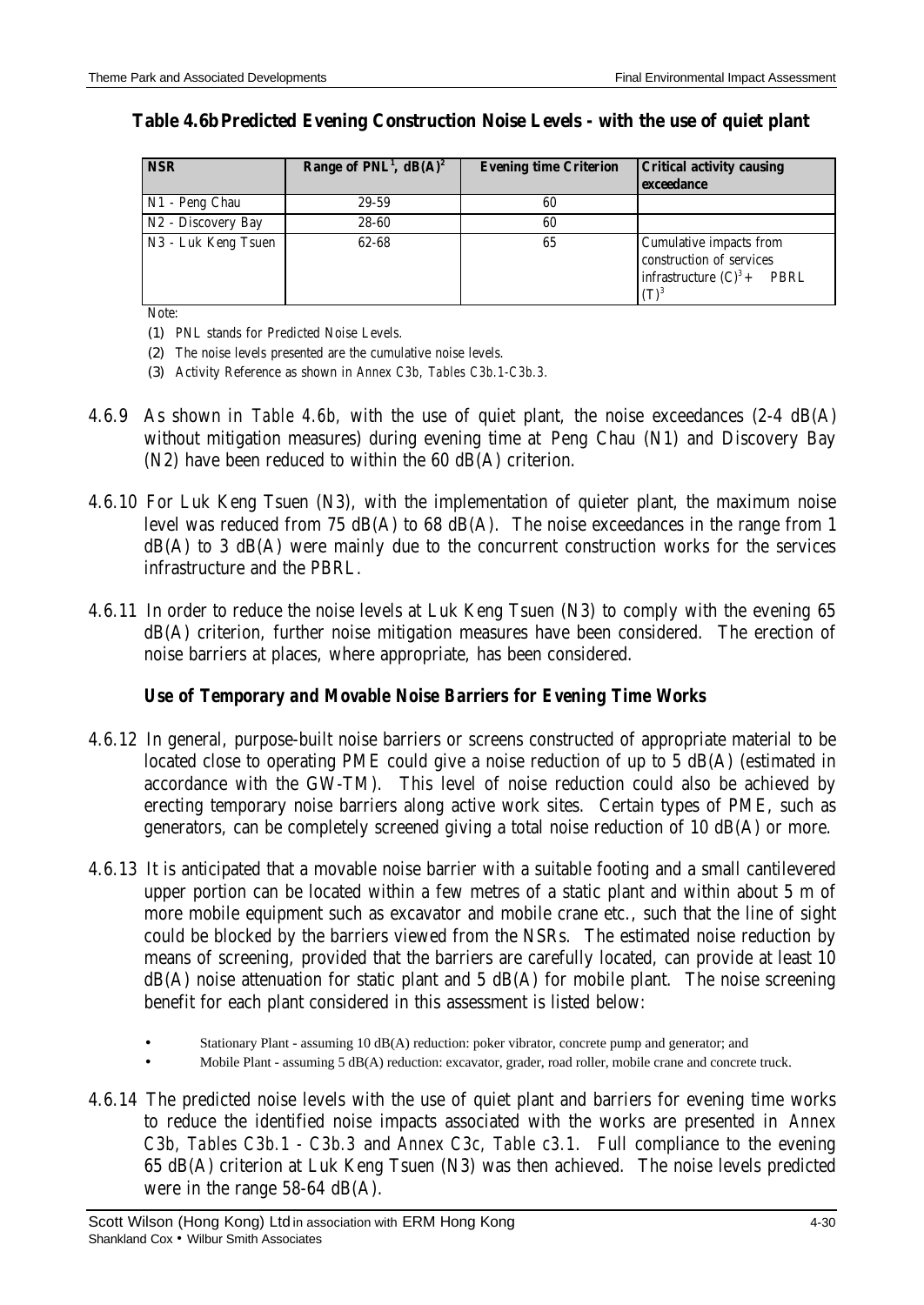### **4.7 MITIGATION OF ADVERSE OPERATIONAL NOISE IMPACTS**

4.7.1 The operational noise assessment did not predict any exceedance of the relevant noise criteria due to the operation of the Theme Park and associated developments. Therefore, no specific mitigation measures during operational phase are required. However for fireworks displays, a maximum duration of 5 minutes for mid-level shows and a maximum height of 100 m are recommended.

# **4.8 RESIDUAL ENVIRONMENTAL IMPACTS**

#### **CONSTRUCTION PHASE**

- 4.8.1 In view of the large number of construction activities and equipment considered in the Project, without mitigation measures, adverse construction noise impacts to the surrounding environment are likely.
- 4.8.2 With the implementation of practical noise mitigation measures as recommended in *Section 4.6.1*, including the use of quiet plant and the erection of noise barriers at active work sites, noise levels at all NSRs were reduced to comply with the daytime and restricted hours criteria.

#### **OPERATIONAL PHASE**

4.8.3 The operational noise assessment did not predict any exceedance of the relevant noise criteria due to the operation of the Theme Park and associated developments.

### **4.9 ENVIRONMENTAL MONITORING AND AUDIT**

4.9.1 Noise monitoring and auditing has been recommended for the construction and operational phases. The specific monitoring requirements are detailed in *Annex N* of this EIA Report which comprises the stand-alone Project EM&A Manual.

# **4.10 CONCLUSIONS**

### **CONSTRUCTION NOISE**

- 4.10.1 Noise from the Project's construction phases has the potential to impact on the surrounding environment. Powered Mechanical Equipment (PME) will be the primary source of noise. Noise exceedances at NSRs have been predicted only for the evening time period. Mitigation measures including the use of quiet plant and the erection of movable noise barriers have been recommended for evening construction works. With the implementation of the recommended mitigation measures, noise impacts at the identified NSRs from construction works could be mitigated to comply with the statutory Noise Control Ordinance evening criterion. Despite this finding, regular monitoring of construction noise at adjacent NSRs is recommended, in order to ensure that the NSRs are subject to no adverse construction noise.
- 4.10.2 There are no established construction noise criteria associated with Country Parks. The construction noise of Theme Park and associated developments should not be perceptible at the Lantau North Country Park.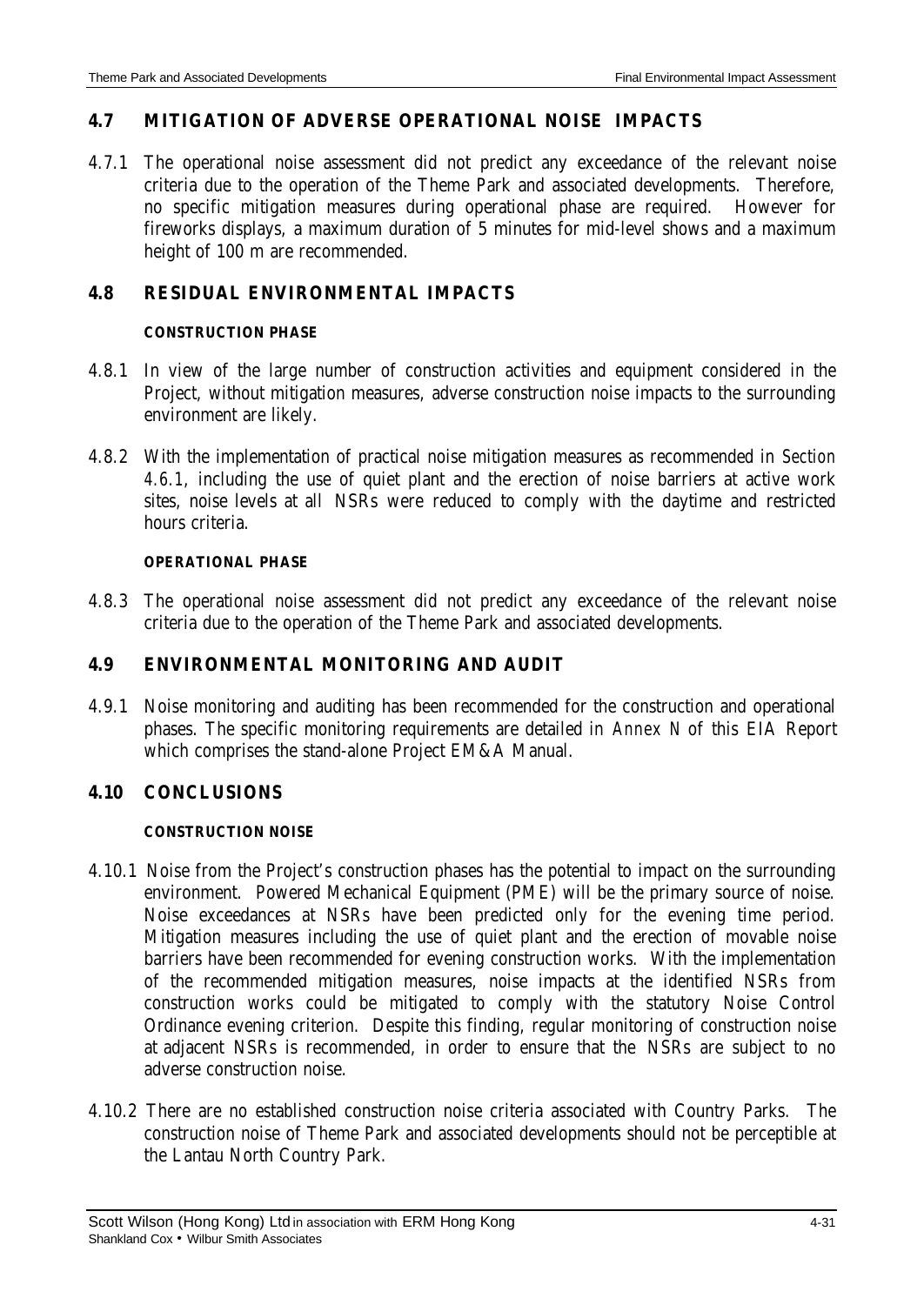4.10.3 Regardless of the results of the construction noise impact assessment for restricted hours, the Noise Control Authority will process the Construction Noise Permit (CNP) application, if necessary, based on the NCO, the relevant technical memoranda issued under the NCO, and the then prevailing conditions/situations.

#### **OPERATIONAL NOISE**

- 4.10.4 The operational noise assessment did not predict any exceedance of the relevant noise criteria due to the operation of the Theme Park and associated developments. Despite this finding, noise monitoring is recommended during the operational phase to ensure compliance with the applicable noise criteria. In addition, it is recommended that noise monitoring should be undertaken during the fireworks displays to ensure that the duration did not exceed the maximum limit of 5 minutes for mid-level shows and did not exceed the maximum height limit of 100 m for complying the LAeq, 15min 55 dB(A) criterion at both Peng Chau and Discovery Bay.
- 4.10.5 For railway noise from the PBRL, predicted LAeq,30min level at Luk Keng Tsuen was 45 dB, with L max level at 55 dB(A) and the L eq, 24 hour noise level would be at least 1 dB(A) lower. Cumulative impact from Airport Express Line, Tung Chung Line and PBRL was estimated to be 55 dB(A). The results indicated that the proposed PBRL will not impact upon the existing NSRs and will comply with the statutory requirements of the NCO and EIAO-TM.
- 4.10.6 Adverse road traffic noise impact at Peng Chau, Discovery Bay, Luk Keng Tsuen and the existing Lantau North Country Park was not anticipated due to the large separation distances and the very substantial terrain screening the proposed road network from the sensitive receivers. The predicted road traffic noise levels along the boundary of the Proposed Country Park Extension Area fall within the range of 40-70 dB(A).
- 4.10.7 There are no established operational noise criteria associated with Country Park. The operational noise of Theme Park and associated developments should not be perceptible at the Lantau North Country Park. However, it will be perceptible at the Proposed Country Park Extension Area.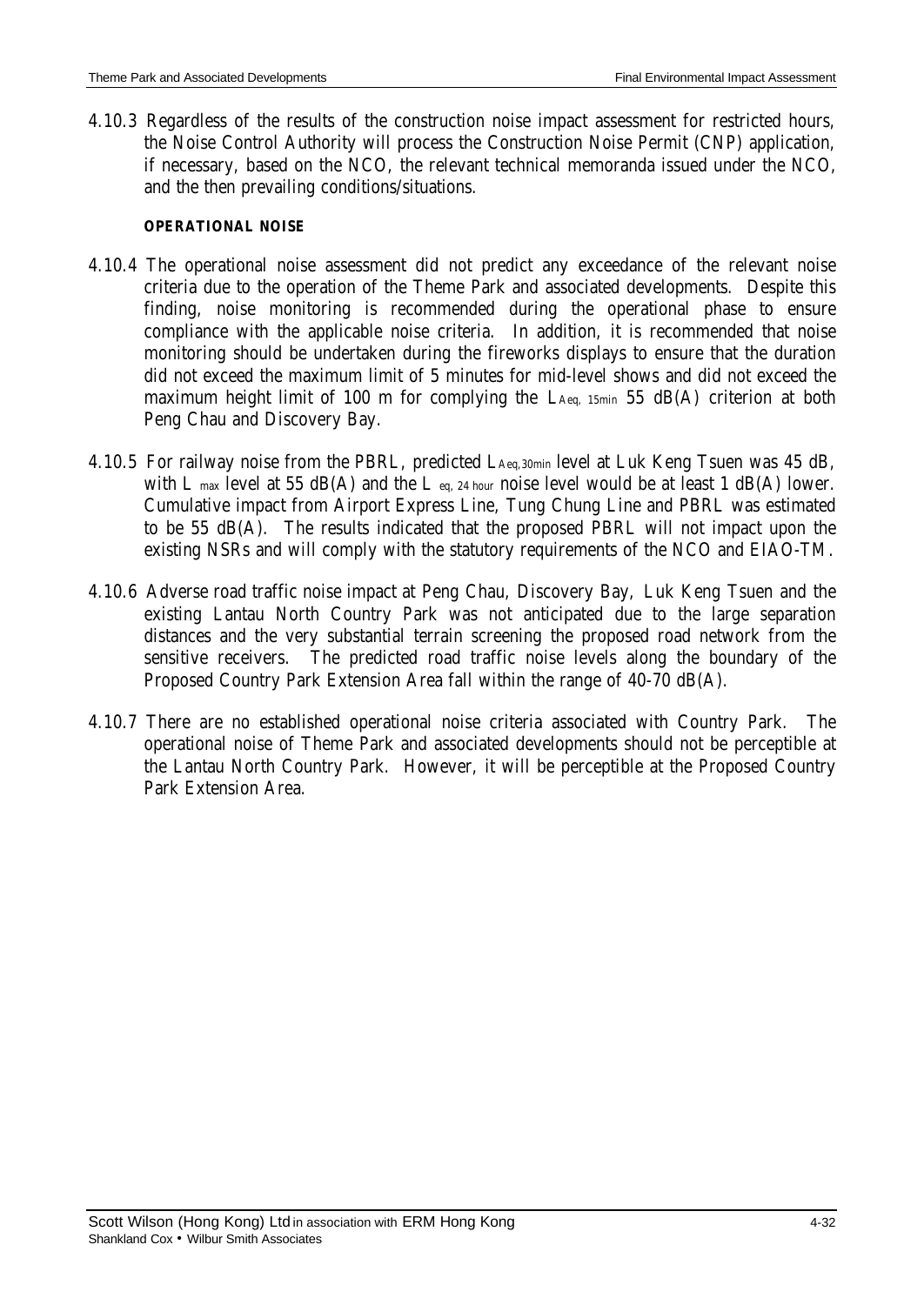# **Table 4.10a Impact Summary**

| <b>Issue</b>                                             | <b>Construction Phase</b>                                                                                                                                                                                                                                                                                                                                                                                                                                                                                                                                                                                                                                                                                                                                  | <b>Operational Phase</b>                                                                                                                                                                                                                                                                                                                                                                                                                                                                                                                                                                                                                                                                                                                                                                                                                                                                                                                                                                                                                                                                                                                                                                                                                                                                                                                     |
|----------------------------------------------------------|------------------------------------------------------------------------------------------------------------------------------------------------------------------------------------------------------------------------------------------------------------------------------------------------------------------------------------------------------------------------------------------------------------------------------------------------------------------------------------------------------------------------------------------------------------------------------------------------------------------------------------------------------------------------------------------------------------------------------------------------------------|----------------------------------------------------------------------------------------------------------------------------------------------------------------------------------------------------------------------------------------------------------------------------------------------------------------------------------------------------------------------------------------------------------------------------------------------------------------------------------------------------------------------------------------------------------------------------------------------------------------------------------------------------------------------------------------------------------------------------------------------------------------------------------------------------------------------------------------------------------------------------------------------------------------------------------------------------------------------------------------------------------------------------------------------------------------------------------------------------------------------------------------------------------------------------------------------------------------------------------------------------------------------------------------------------------------------------------------------|
| <b>Assessment Points Considered</b><br>Relevant Criteria | • N1-a (Peng Chau)<br>N2-a (Discovery Bay)<br>٠<br>N3-a(Luk Keng Tsuen)<br>٠<br>N4-a (Lantau North Country Park)<br>N4'-b to N4'-d (Proposed Country Park<br><b>Extension Area)</b><br>Daytime (0700-1900 hours) construction noise<br>standards stipulated in the EIAO-TM is Leq 30                                                                                                                                                                                                                                                                                                                                                                                                                                                                       | N1-a (Peng Chau)<br>N2-a (Discovery Bay)<br>$\bullet$<br>N3-b to N3-c (Luk Keng Tsuen)<br>N4-a (Lantau North Country Park)<br>$\bullet$<br>N4'-b to N4'-d (Proposed Country Park Extension Area)<br>$\bullet$<br><b>Fixed Plant Noise</b><br>• According to the EIAO-TM and IND-TM, the daytime & evening (0700-                                                                                                                                                                                                                                                                                                                                                                                                                                                                                                                                                                                                                                                                                                                                                                                                                                                                                                                                                                                                                             |
|                                                          | min75 dB(A) for all domestic premises on any<br>day not being a Sunday or general public<br>holiday for general construction works.<br>General construction works during the restricted<br>hours follow the criteria set in the GW-TM.<br>These are:<br>1. LAeq, 5min 60 dB and 65 dB for area with Area<br>Sensitivity Rating of A and B respectively<br>for all days during the evening (1900-2300<br>hours) and general holidays (including<br>Sundays) during the day and evening (0700-<br>2300 hours); and<br>2. LAeq, 5min 45 dB and 50 dB for area with Area<br>Sensitivity Rating of A and B respectively<br>for all days during the night-time (2300-0700<br>hours).<br>There are no statutory limits or guidelines for<br><b>Country Parks.</b> | 2300 hours) noise limit for Peng Chau and Discovery Bay is 50dB(A)<br>while the night-time (2300-0700 hours) noise limit for these NSRs would<br>be $45$ dB(A).<br>According to the IND-TM, the daytime & evening (0700-2300 hours)<br>noise limit for Luk Keng Tsuen is 60 dB(A) while the night-time (2300-<br>0700 hours) noise limit for this NSR would be 50 dB(A).<br><b>Fireworks Noise</b><br>• The criterion of $L_{Aeq\ 15\ min}$ 55 dB(A) was used for domestic premises.<br>Railway Noise<br>• According to the IND-TM, the daytime & evening (0700-2300 hours)<br>noise limits are LAeq 30min 60 dB and 65 dB for NSRs with Area Sensitivity<br>Rating of A and B respectively.<br>According to the IND-TM, the night-time (2300-0700 hours) noise limits<br>$\bullet$<br>are LAeq 30min 50 dB and 55 dB for NSRs with Area Sensitivity Rating of A<br>and B respectively. In addition, the EIAO-TM has also recommended a<br>criterion of $L_{\text{max}}$ 85 dB(A) during these hours.<br>Road Traffic Noise<br>• The EIAO-TM requires that road traffic noise levels outside the facades of<br>domestic premises which rely upon openable windows for ventilation<br>should not exceed L10 (1hour) 70 dB(A).<br>There are no statutory limits or guidelines for Country Parks for all types<br>of operational noise sources. |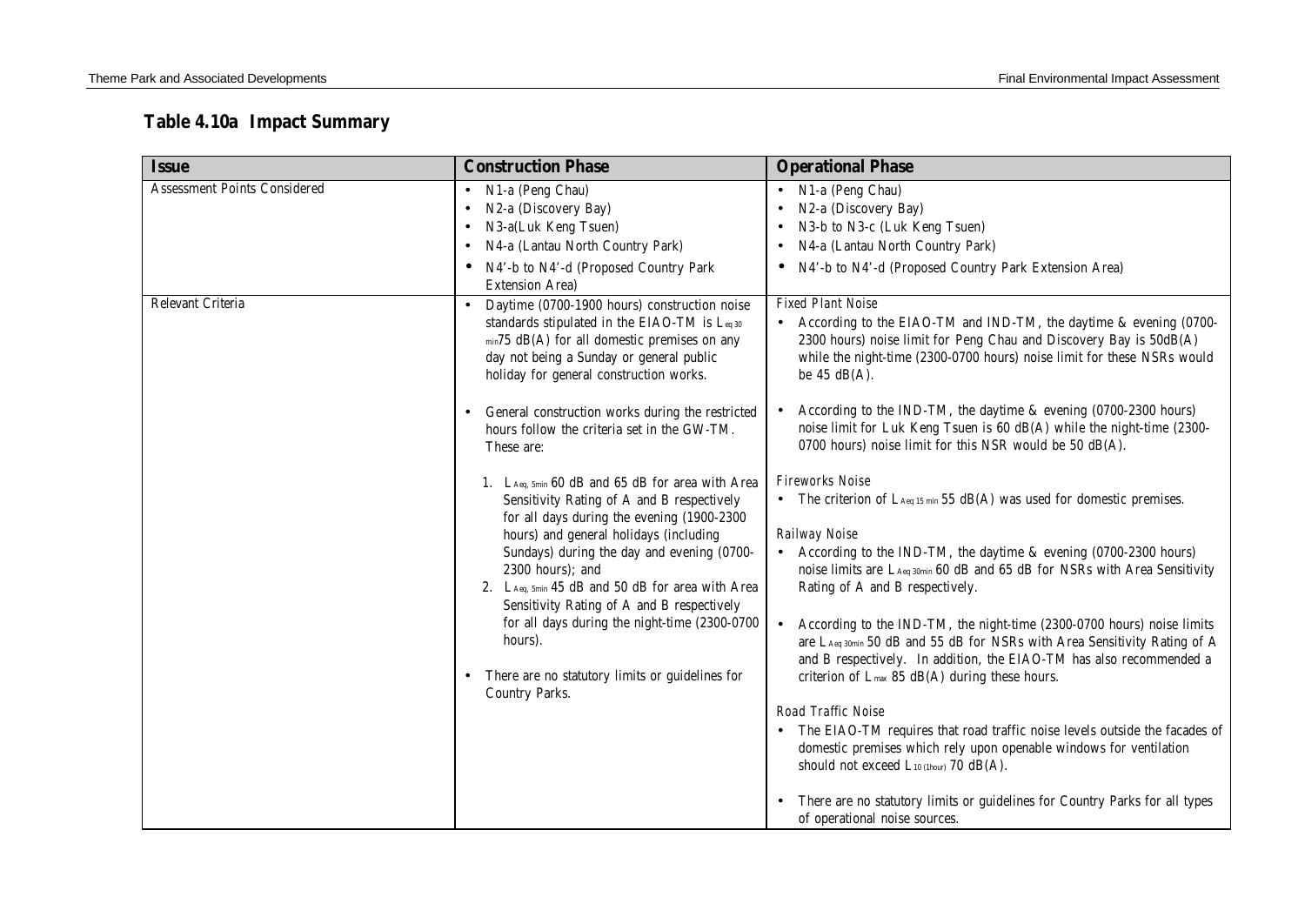| <b>Issue</b>             | <b>Construction Phase</b>                                                                                                                                            | <b>Operational Phase</b>                                                                                                                                                                                                                                                                      |
|--------------------------|----------------------------------------------------------------------------------------------------------------------------------------------------------------------|-----------------------------------------------------------------------------------------------------------------------------------------------------------------------------------------------------------------------------------------------------------------------------------------------|
| <b>Potential Impacts</b> | Construction Works during daytime & evening<br>Noise emitted by the use of PME is the major<br>source of impact during construction.                                 | <b>Fixed Plant Noise</b><br>Predicted noise levels at NSRs N1-a (Peng Chau) and N2-a (Discovery<br>Bay) from the operation of Theme Park were within the EIAO-TM/IND-<br>TM criterion.                                                                                                        |
|                          | A range of 37-62 dB(A) was predicted at N1-a<br>(Peng Chau).                                                                                                         | Noise impact from the proposed sewage pumping station was predicted to<br>be minimal, given its relatively large distances to the NSRs.                                                                                                                                                       |
|                          | A range of 36-64 dB(A) was predicted at N2-a<br>(Discovery Bay).                                                                                                     | Noise impact from the GTP was predicted to be minimal and well within<br>the EIAO-TM/IND-TM criterion at all NSRs. The noise level predicted<br>at the Proposed Country Park Extension Area is approximately 59 dB(A).                                                                        |
|                          | A range of 70-75 dB(A) was predicted at N3-a<br>$\bullet$<br>(Luk Keng Tsuen).                                                                                       | Noise impacts from the fixed plant of Penny's Bay Rail Link were<br>predicted to be minimal to the NSRs due to the large separation distances                                                                                                                                                 |
|                          | A range of 49-64 dB(A) was predicted at the<br>Proposed Country Park Extension Area.                                                                                 | and noise shielding between the noise source and the NSRs. Exceedances<br>of EIAO-TM/IND-TM criteria are not anticipated.                                                                                                                                                                     |
|                          | <b>Construction Works during night-time</b><br>A range of 37-43 dB(A) was predicted at N1-a<br>$\bullet$<br>(Peng Chau).                                             | Noise impacts from the PTIs at Yam O and Penny's Bay were predicted<br>to be well within the referenced IND-TM criteria. Noise levels in the<br>range of 38-43 dB(A) were predicted in the Proposed Country Park<br>Extension Area from the Penny's Bay PTI.                                  |
|                          | A range of 39-45 dB(A) was predicted at N2-a<br>(Discovery Bay).<br>Luk Keng Tsuen will not be affected by night-<br>time works as night-time works are concentrated | <b>Fireworks Noise</b><br>• With the careful choosing of the types of fireworks items to be used in the<br>Theme Park, the noise emission from the fireworks displays will comply<br>with the LAeq, 15 min 55 dB(A) reference criterion at both N1-a (Peng Chau)<br>and N2-a (Discovery Bay). |
|                          | at Penny's Bay area.                                                                                                                                                 | It is anticipated that maximum levels of approximately 85 dB(A) would be<br>perceived at N1-a (Peng Chau) and N2-a (Discovery Bay). Such<br>maximum levels are from the effects related to individual fireworks items.                                                                        |
|                          |                                                                                                                                                                      | Railway Noise<br>• The predicted noise levels at Luk Keng Tsuen will comply with the<br>statutory requirements of the NCO and the EIAO-TM. Adverse noise<br>impacts from operational trains are not expected.                                                                                 |
|                          |                                                                                                                                                                      | • Leq. 30 min noise level in the range of 49-56 dB(A) were predicted at the                                                                                                                                                                                                                   |